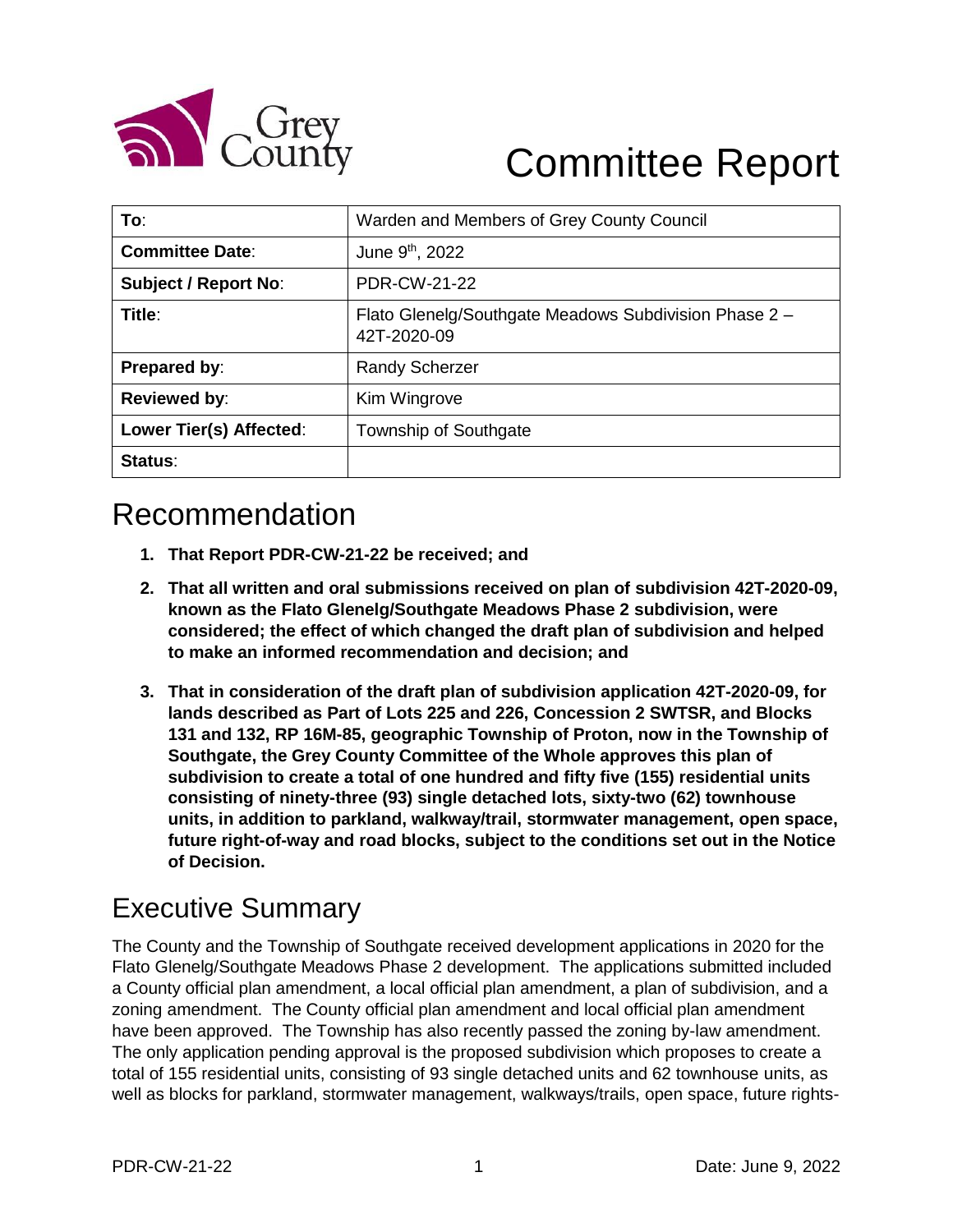of-way and internal roads, on the northwest end of the settlement area of Dundalk. The subdivision will be serviced by municipal water and sewer services. This subdivision was modified from the original submission to reflect comments received from agencies, the Township, and the County. The Township has recently supported the proposed plan of subdivision through recommended conditions of draft approval. County Planning staff are recommending approval of the plan of subdivision, subject to the conditions of draft approval attached to this report.

# Background and Discussion

The County and the Township received applications for a proposed development known as Flato Glenelg/Southgate Meadows Phase 2. The applications included a County official plan amendment, a local official plan amendment, a zoning amendment and proposed plan of subdivision. County Official Plan Amendment 6 was approved by the County on October 28, 2021 and the subsequent local official plan amendment (LOPA 31) was adopted by the Township of Southgate and approved by the County on January 24, 2022. The Township of Southgate recently passed the zoning by-law amendment associated with the proposed development. The application that remains outstanding is the proposed plan of subdivision.

The subject lands are located in the northwest corner of the settlement area of Dundalk and are described as Part of Lots 225 and 226, Concession 2 SWTSR, geographic Township of Proton, Township of Southgate (See Map 1).

The subject lands are approximately 18.4 hectares in size; however, the actual area proposed for development is less than half the size of the subject lands. The subject lands are currently vacant with a portion of the subject lands used for agricultural purposes and a portion currently containing woodlands and hazard lands. Northeast of the subject lands is the County CP Rail Trail and some vacant agricultural lands. East and south of the subject lands are residential uses including the approved Phase 1 for this overall planned development. West of the subject lands include agricultural uses, residential uses and some vacant lands.

The plan of subdivision application proposes to create a total of 155 residential units consisting of 93 single detached units and 62 townhouse units (see Map 2). Access to the proposed residential units would be through an existing draft approved plan of subdivision known as Southgate Meadows/Flato Glenelg Phase 1 – 42T-2018-12 which is currently under construction. The proposed plan would connect to Corbett Street and Aitchison Avenue as part of Southgate Meadows/Flato Glenelg Phase 1. Additional internal roads would be constructed to provide access to the proposed lots. Servicing to the proposed lots would be via municipal water and sewer services.

# Map 1: Airphoto of Subject Lands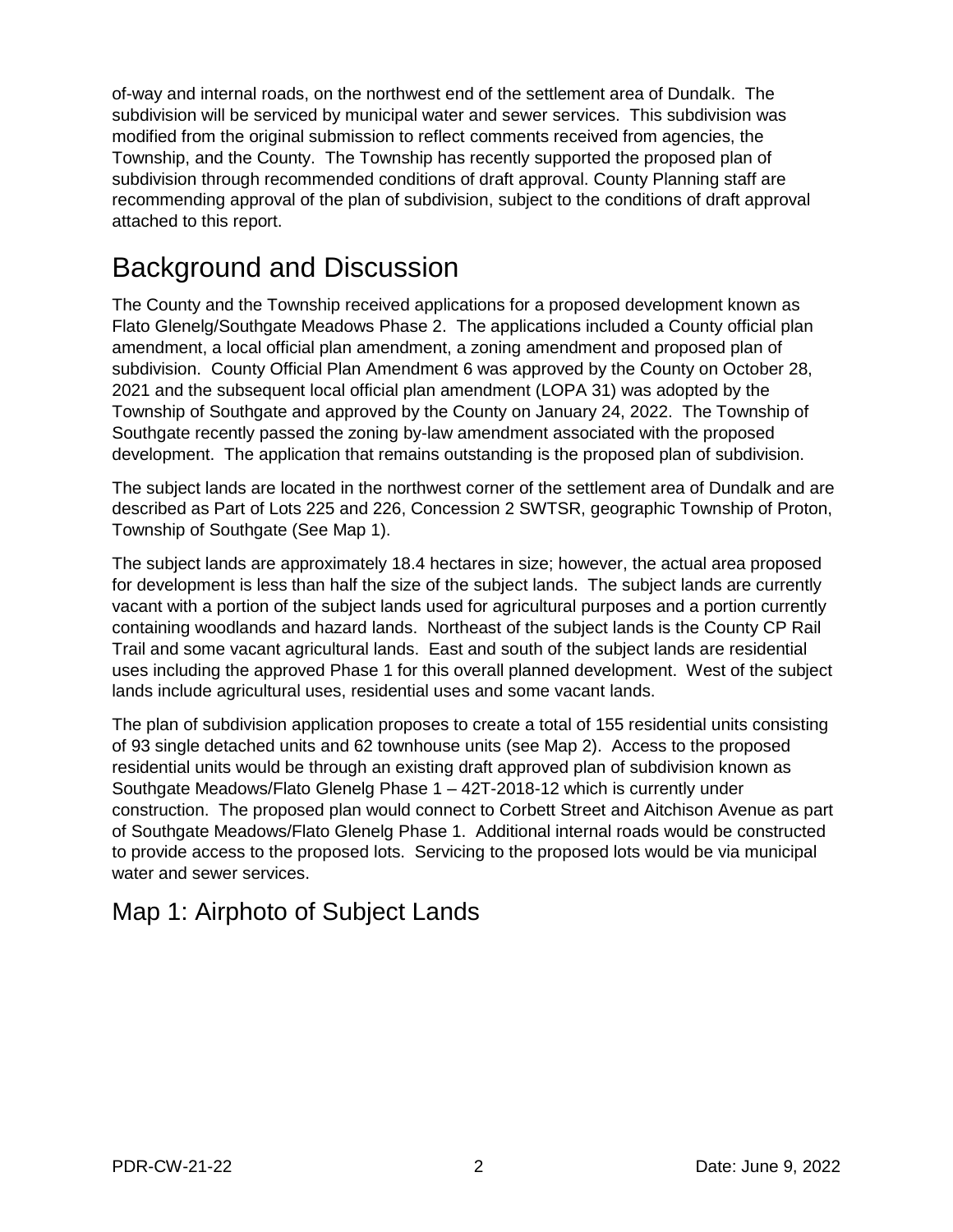

The proposed development also required a local official plan amendment and a zoning by-law amendment from the Township of Southgate, both of which have been approved. Copies of all background reports and plans can be found at [this link.](https://www.grey.ca/planning-development/planning-applications/opa-6-and-southgate-meadows-phase-2-subdivision)

A joint public meeting between the Township and the County was held for all the proposed applications on January 27, 2021. Minutes from that meeting can be found here: Public Meeting Minutes – [January 27, 2021.](https://docs.grey.ca/share/public?nodeRef=workspace%3A//SpacesStore/4c875a4b-64d5-409f-ac7d-8c90b09110c9)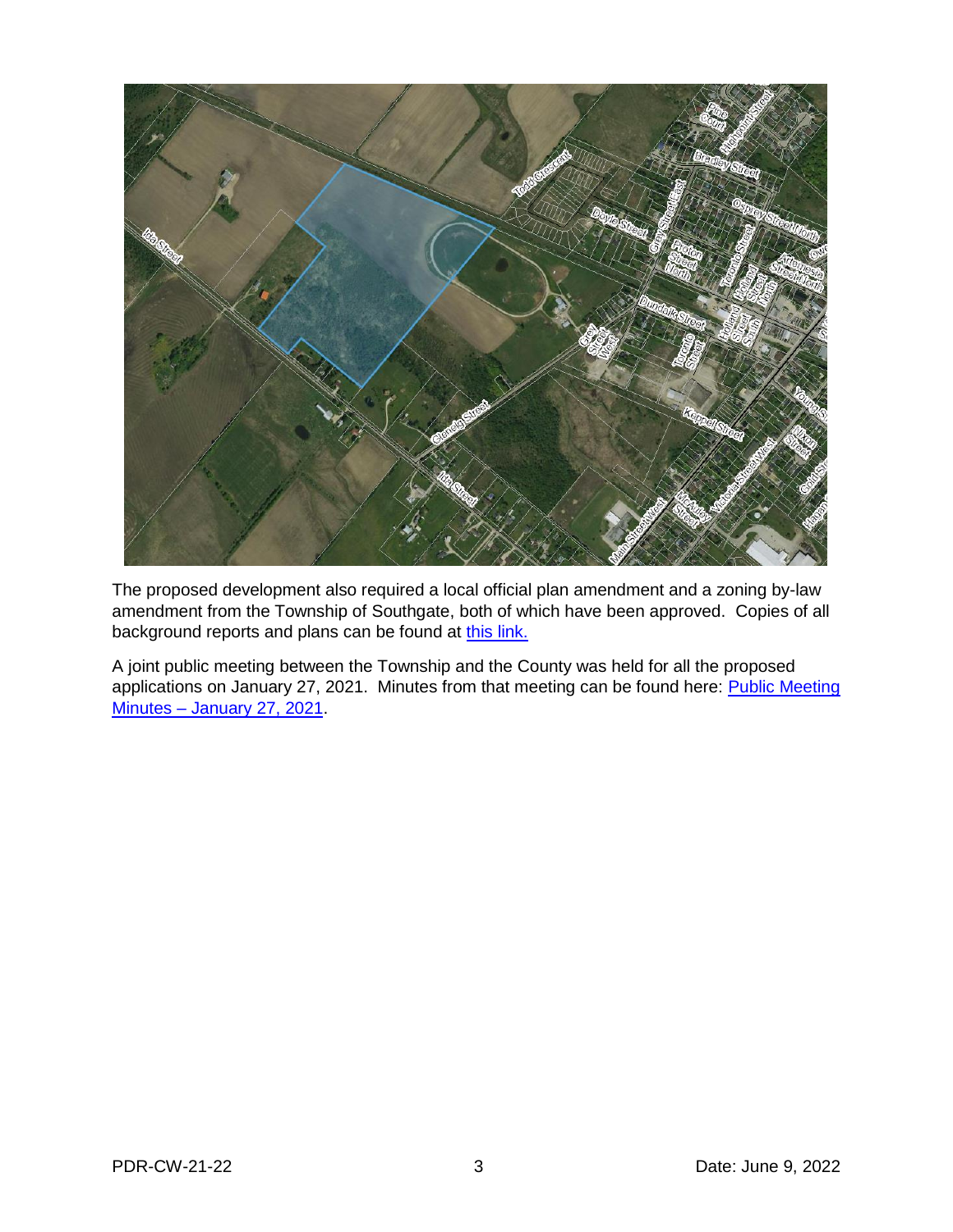

Map 2: Proposed Plan of Subdivision - (Courtesy of MHBC Planning.)

# Agency Comments Received

# *Enbridge Gas, dated November 19, 2020 and April 26, 2022*

Enbridge Gas Inc. request that as a condition of final approval that the owner/developer provide to Union Gas the necessary easements and/or agreements required by Union Gas for the provision of gas services for this project, in a form satisfactory to Enbridge.

### *Bruce Telecom, dated November 19, 2020*

Bruce Telecom have no concerns or issues with the work being done at this location.

### *Canada Post, dated November 19, 2020*

Canada Post will provide mail delivery service through centralized Community Mailboxes; and will work with the developer to determine a suitable permanent location for them. Once the development is approved, they require notification of the new civic addresses.

### *Eastlink, dated November 20, 2020*

Once the subdivision is approved, Eastlink staff will require the detailed Hydro plans for their planning.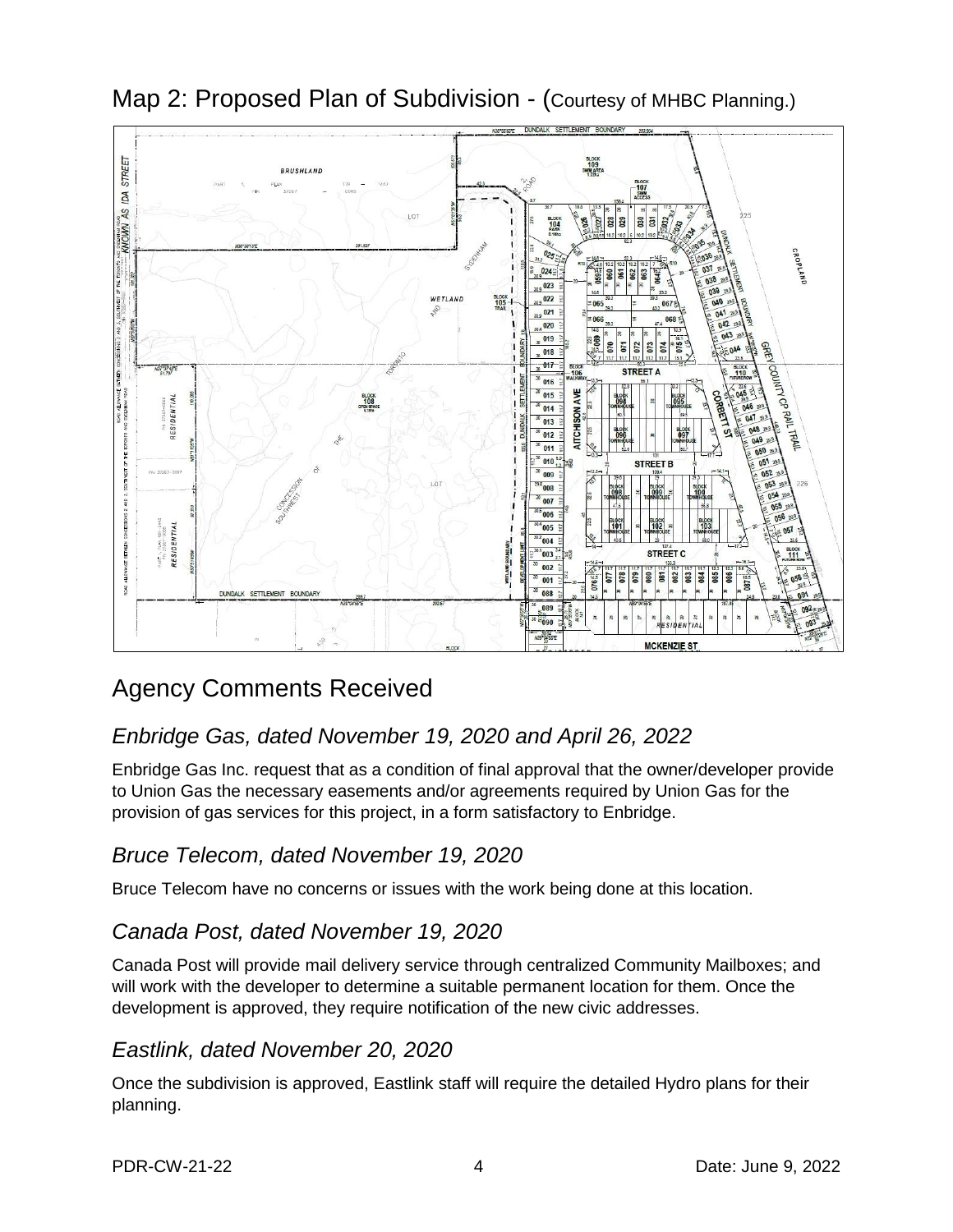### *Township of Southgate Public Works Department, dated November 20, 2020*

The subdivision will need to be on municipal water, sanitary sewer and storm water service connections. No road widening is required.

The property is located in a Well Head Protected Area "D"; applicable to Dense Non-Aqueous Phase Liquid (DNAPL) products managed by education and outreach programs.

### *Bell Canada, dated November 24, 2020*

Bell Canada requests conditions of draft approval to ensure that there are necessary easements provided to Bell Canada to service this new development and that the Owner will be responsible to provide entrance and service ducts from Bell Canada's existing network infrastructure to service this development.

#### *Hydro One, dated November 27, 2020*

Hydro One has no comments or concerns at this time.

### *Grand River Conservation Authority (GRCA), dated November 27, 2020*

The subject lands fall completely under the Saugeen Valley Conservation Authority (SVCA) jurisdiction, therefore GRCA staff defer commenting to the SVCA.

#### *Historic Saugeen Metis, dated November 27, 2020*

The Historic Saugeen Métis (HSM) Lands, Resources and Consultation Department has reviewed the relevant documents including the Environmental Impact Study and Archaeological Assessment and have no objection or opposition to the proposed Southgate Meadows/Flato Glenelg Phase 2 Plan of Subdivision Application as presented.

### *Saugeen Valley Conservation Authority (SVCA), dated January 8, 2021 and May 13, 2022*

SVCA staff has reviewed the applications in accordance with the SVCA's Memorandum of Agreement with the Township of Southgate, and as per their mandated responsibilities for natural hazard management, including their regulatory role under the Conservation Authorities Act.

It is the opinion of the SVCA staff that:

- Consistency with Section 3.1, Natural Hazard policies of the PPS, 2020 has been demonstrated.
- Consistency with Section 2.1, Natural Heritage policies of the PPS, 2020 has been demonstrated; and
- Consistency with local planning policies for natural hazards and natural heritage has been demonstrated.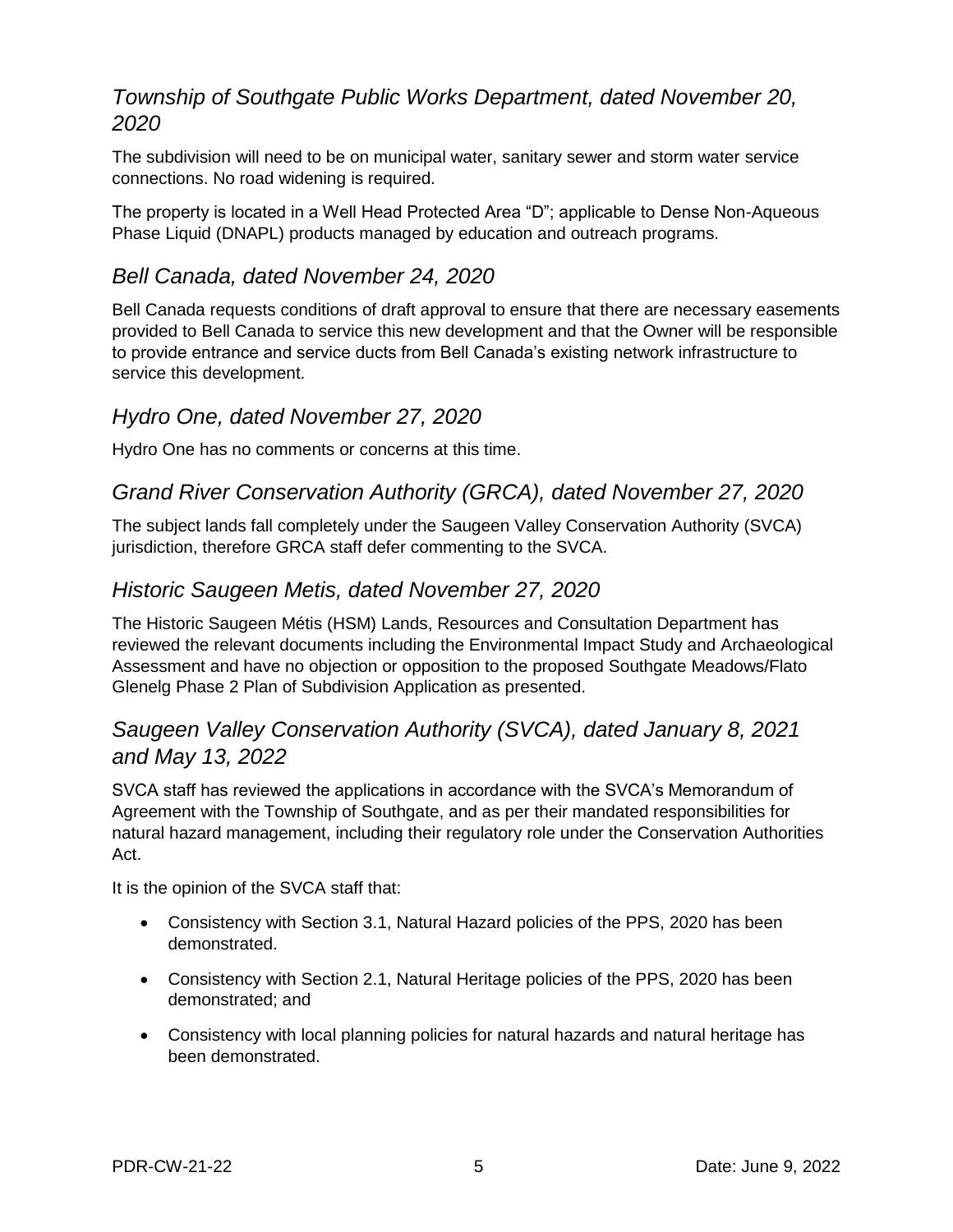SVCA staff note that the proposed Draft Plan of Subdivision is generally acceptable to SVCA staff, provided that recommended conditions of draft approval are included in the draft Plan of Subdivision approval. SVCA also reviewed the most recent proposed plan and noted that they do not have any additional comments or objections to the proposed plan of subdivision. The following are the conditions recommended by SVCA which have been incorporated into the recommended conditions of draft approval:

- That prior to any grading or construction on site, and prior to Final Approval of the subdivision by the County of Grey, the owner shall prepare the following studies/reports/documents, completed to the satisfaction of the Saugeen Valley Conservation Authority;
	- a) Final Lot Grading and Drainage Plan;
	- b) Final Functional Servicing & Stormwater Management Report;

c) Final Hydrologic/Hydrogeologic Assessment (water balance) demonstrating no net loss of surface and groundwater to the receiving wetland feature;

c) Final Sediment and Erosion Control Plan;

d) A letter provided to SVCA from the applicant's ecologist advising that proposed stormwater management and grading plans are in conformance with the recommendations of the EIS; and

e) Landscaping Plan for the 10 metre wetland buffer, and Stormwater Management Pond.

 That the Subdivision Agreement between the Owner and the Municipality contain provisions with wording acceptable to the Saugeen Valley Conservation Authority relating to the Final Lot Grading and Drainage Plan, Final Functional Servicing & Stormwater Management Report; Hydrologic/Hydrogeologic Assessment detailing water balance to the receiving wetland feature; Final Sediment and Erosion Control Plan; and Landscaping Plan. We note that the above plans shall include all recommendations of the Environmental Impact Study, including recommendations found in the EIS Section 8.0.

### *Bluewater District School Board (BWDSB), dated May 13, 2022*

The BWDSB has no objection to the proposed development. BWDSB recommends that sidewalks be included through the proposed development to facilitate heavy foot traffic areas and to promote walkability. The BWDSB requests the following conditions be included as part of the draft plan approval which have been included in the recommended conditions:

 "That the owner(s) agree in the Subdivision Agreement to include in all Offers of Purchase and Sale a statement advising prospective purchasers that accommodation within a public school operated by Bluewater District School Board in the community is not guaranteed and students may be accommodated in temporary facilities; including but not limited to accommodation in a portable classroom, a "holding school", or in an alternate school within or outside of the community."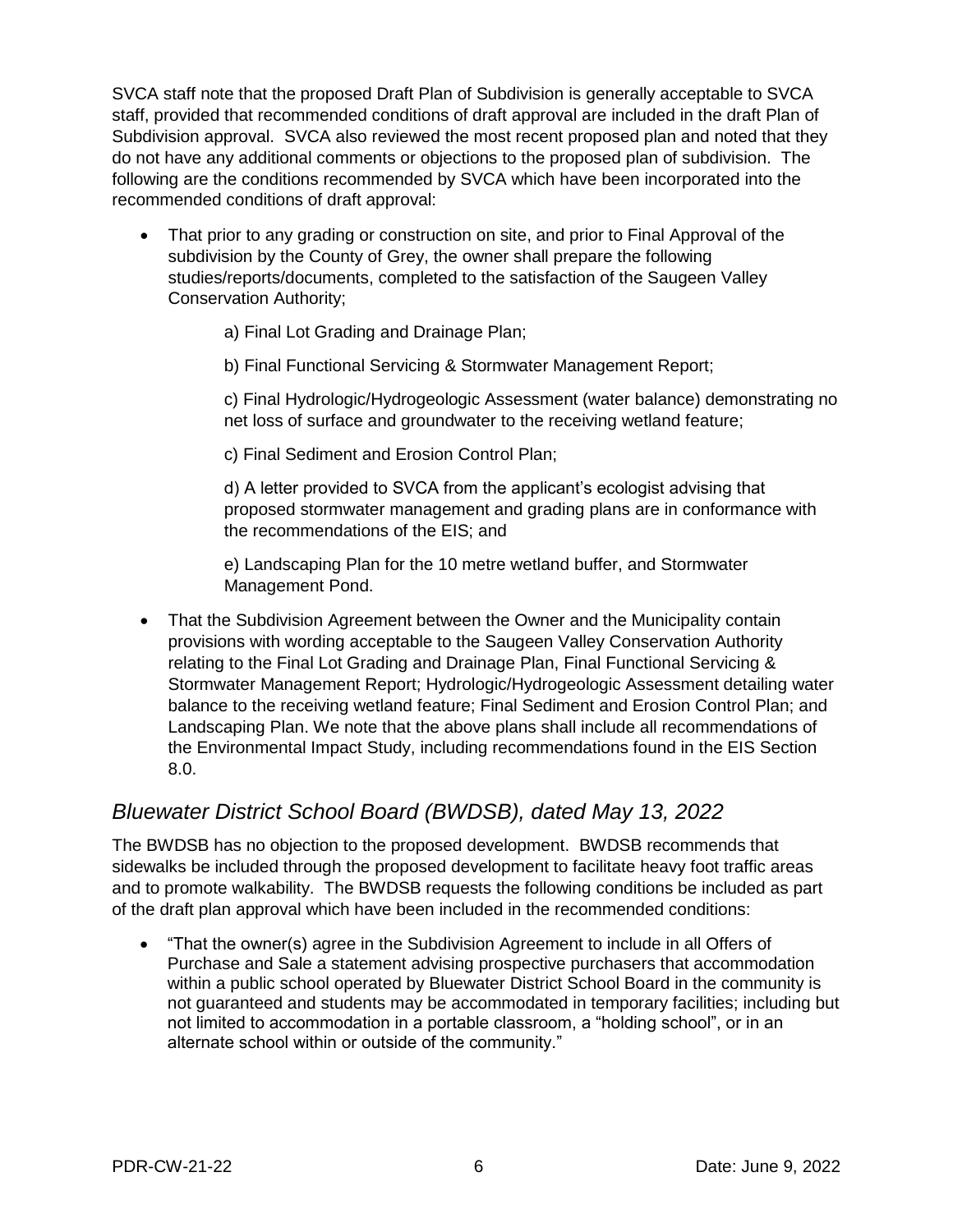- "That the owner(s) shall agree in the Subdivision Agreement to include in all Offers of Purchase and Sale a statement advising prospective purchasers that student busing is at discretion of the Student Transportation Service Consortium of Grey-Bruce."
- "That the owners(s) agree in the Subdivision Agreement to include in all Offers of Purchase and Sale a statement advising prospective purchasers that if school buses are required within the Subdivision in accordance with Board Transportation policies, as may be amended from time to time, school bus pick up points will generally be located on the through street at a location as determined by the Student Transportation Service Consortium of Grey Bruce."

# Public Comments Received

There were verbal comments provided by Shan Elliot to Township of Southgate staff, 356 Glenelg St, indicating that she supports both Phases 1 and 2 of Southgate Meadows/Flato Glenelg and is hopeful that sewer services will be extended all the way down Glenelg Street in the future so that their property can connect to municipal sewer services.

Another individual at the public meeting asked if the proposed development would have any impact on the existing residents on Doyle Street. It was noted at the public meeting that the County CP Rail Trail acts a divider between the homes on Doyle Street and the planned development and therefore impact on the owners on the east side of the rail trail from the proposed development should be minimal.

There were no further comments provided by the public.

## *Analysis of Planning Issues*

When rendering a land use planning decision, planning authorities must have regard to matters of Provincial Interest under the *Planning Act*, be consistent with the Provincial Policy Statement (PPS) 2020 and conform to any Provincial Plans or Municipal Official Plans that govern the subject lands. In this case, the County of Grey Official Plan and the Township of Southgate Official Plan have jurisdiction over the subject property. There are no Provincial Plans in this area of the County.

# *Provincial Policy and Legislation*

Most notable to this proposed official plan amendment are the following clauses from the *Planning Act*, which will need to be considered.

#### **(a) the protection of ecological systems, including natural areas, features and functions,**

An Environmental Impact Study (EIS) was provided as part of the application submissions. SVCA has reviewed the EIS and recommended some mapping revisions to the Hazard Lands and to add 'Other Wetlands' identified on the subject lands as part of Appendix B to the County Official Plan. The mapping revisions recommended by SVCA have been incorporated into the schedules for proposed OPA 6. The SVCA also identified some recommended draft plan conditions which have been incorporated into the recommended conditions of draft approval.

#### **(d) the conservation of features of significant architectural, cultural, historical, archaeological, or scientific interest,**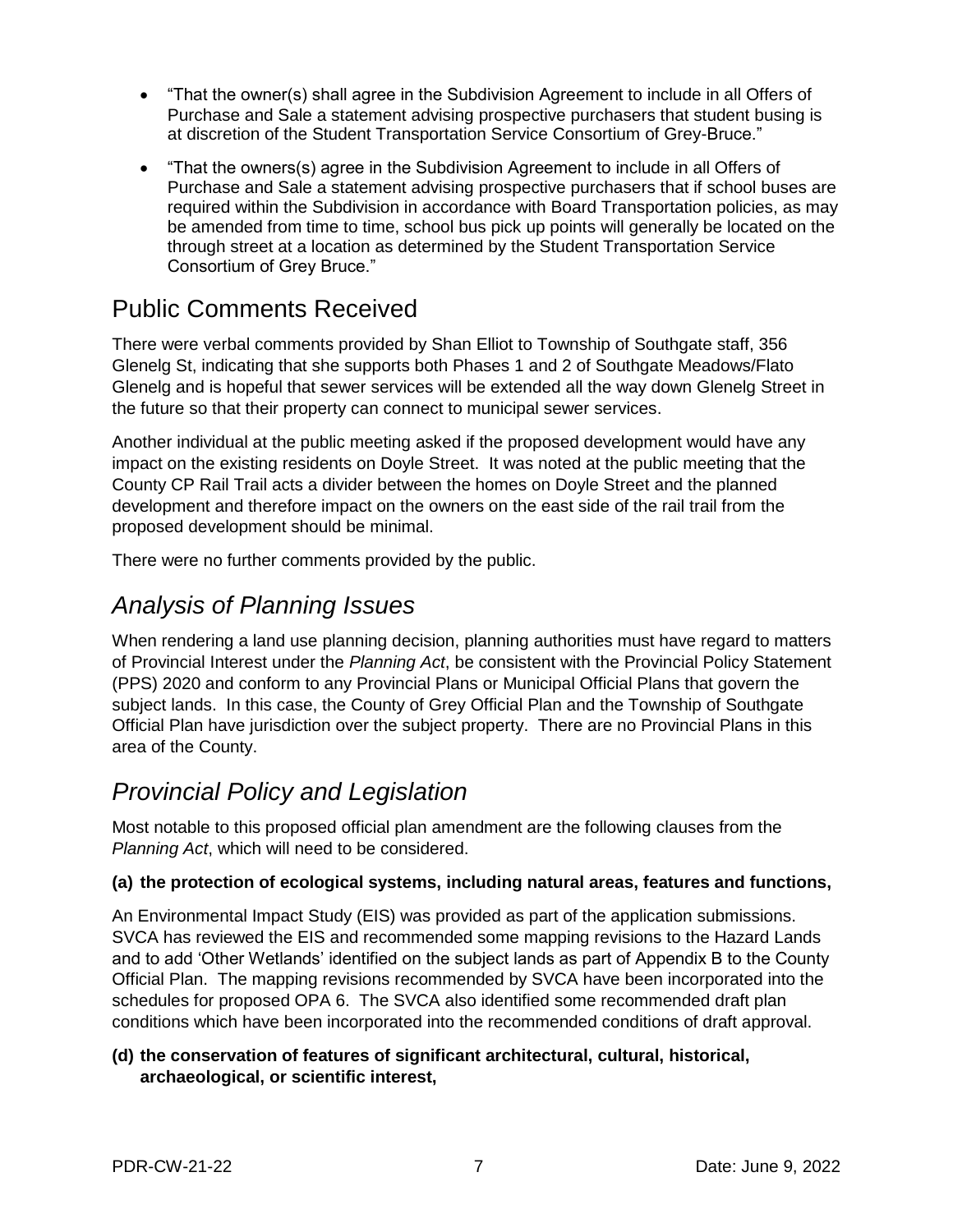A Stage 1 and 2 Archaeological Assessment was submitted with the applications. The Archaeological Assessment noted that as part of the assessment of the study area, physical evidence of human activity was observed but it was too recent to qualify as an archaeological resource and is of no cultural heritage value or interest. Accordingly, no archaeological resources were documented. The Archaeological Assessment concludes that:

- no further archaeological assessment of the study area is warranted,
- the provincial interest in archaeological resources with respect to the proposed undertaking has been addressed, and
- the proposed undertaking is clear of any archaeological concern.

#### **(f) the adequate provision and efficient use of communication, transportation, sewage and water services and waste management systems;**

The proposed development will be serviced by municipal water and sewer services from the Township of Southgate. The subject lands are located within the settlement area of Dundalk and would be considered the second phase of a planned development known as Southgate Meadows/Flato Glenelg. Services would be extended to the subject lands from Phase 1 of the development which is currently under construction. The Township is actively working on environmental assessments and approvals to expand and/or upgrade the services to be able to accommodate the projected growth for the settlement area of Dundalk. Conditions have been included in the recommended conditions of draft approval with respect to servicing provisions.

# *Provincial Policy Statement*

The PPS speaks to the efficient use of land within settlement areas. The subject lands are within the settlement area of Dundalk.

The supply of an adequate range and distribution of residential housing types is required by the PPS. In this case, the proposed plan of subdivision is proposing single detached residential units and townhouse units.

Other policies in the PPS speak to connected, walkable communities, with provisions for public parkland and open space. The proposed subdivision will provide connections to adjacent planned roads and connections to the CP Rail Trail. A trail along the southwest boundary of the proposed subdivision is also being proposed which would connect to the trail block identified in Southgate Meadows/Flato Glenelg Phase 1. Sidewalks within the development will also be required.

Parts of the subject lands are designated as Hazard Lands. Both the PPS and the County Official Plan discourages development within hazard lands. The application and supporting documents have been circulated to both the Saugeen Valley Conservation Authority and the Grand River Conservation Authority. They have reviewed the supporting documents and SVCA has no objections to the proposed development subject to recommended conditions of draft approval which have been included.

The protection of significant environmental features is also required through the legislation and policy. Appendix A of the County Official Plan identifies a small portion of the subject lands as being within the Wellhead Protection Area (WHPA). Comments were received from the Risk Management Official (RMO) noting that the Source Protection Plan regulates the use of Dense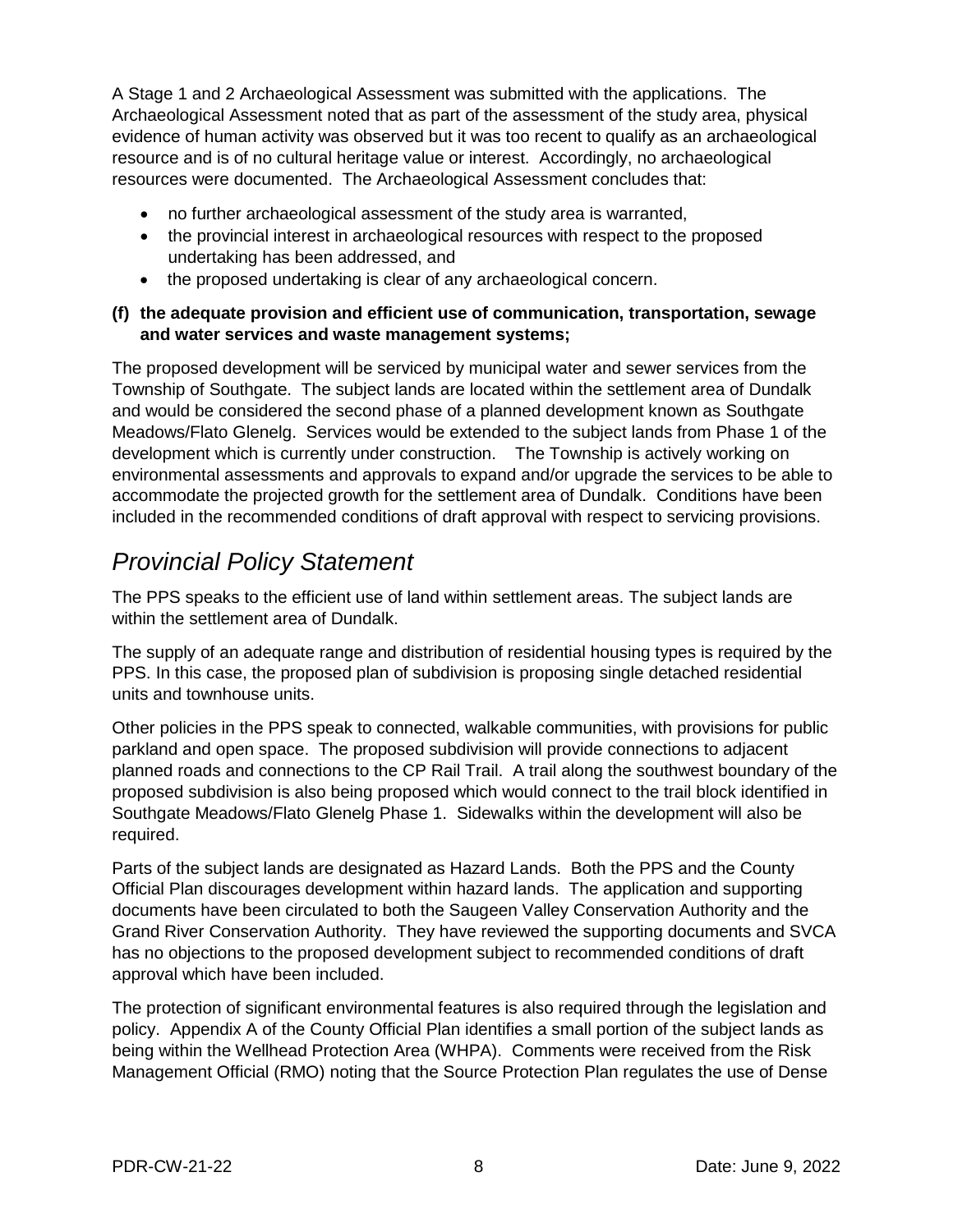Non-Aqueous Phase Liquids (DNAPL's) within the WHPA and the RMO notes that these products will be managed by education and outreach.

# *County of Grey Official Plan*

The subject property is designated as 'Primary Settlement Area' on Schedule A of the County Official Plan as per County Official Plan Amendment 6. The Primary Settlement Area designation permits a wide range of industrial, residential, institutional, and commercial development. Within this designation the County Plan generally defers to the detailed development standards of the Township of Southgate.

The proposed residential density for this development exceeds the County's minimum target of 20 units per net hectare as stated in section 3.5(5) of the County Plan. Excluding the undevelopable areas, the developable portion of the lands is approximately 4.85 hectares and the total units proposed is 155 units, which is approximately 32 units per net hectare.

Section 8.9 of the County Plan speaks to servicing and ensuring that infrastructure such as water, sewers, natural, gas, and hydro are considered when new development is proposed. The subject development will be serviced via municipal water and sewer services with appropriate utility connections available.

Section 9.13 of the County Plan speaks to a list of requirements to be considered for new plans of subdivision. Table 1 below offers some responses to how those criteria have been addressed.

| <b>Plan of Subdivision Criteria</b>                                                                                                                                                                   | <b>Staff Response</b>                                                                                                                                                                                                                    |
|-------------------------------------------------------------------------------------------------------------------------------------------------------------------------------------------------------|------------------------------------------------------------------------------------------------------------------------------------------------------------------------------------------------------------------------------------------|
| 1a) Access and connections to public<br>transportation (where applicable) and access<br>to existing trails,                                                                                           | The Saugeen Mobility and Regional Transit<br>(SMART) service is operating in Southgate<br>currently. The residents of this future<br>subdivision would also be able to access the<br>Grey Transit Route which passes through<br>Dundalk. |
|                                                                                                                                                                                                       | Sidewalk connections and trails are being<br>added throughout this development.                                                                                                                                                          |
| 1b) The layout of the subdivision should be<br>designed such that the lots back onto the<br>Provincial Highway or County Road and front<br>onto a local internal street,                              | There are no Provincial Highways or County<br>Roads abutting this development. All new<br>units will have direct access onto Municipal<br>Roads.                                                                                         |
| 1c) Improving and promoting<br>walkability/cyclability within the proposed plan<br>through sidewalks, bike lanes, bicycle<br>parking/racks, and/or other active<br>transportation infrastructure with | Sidewalks, trails and connections to<br>existing/planned trails are being planned with<br>this development.                                                                                                                              |

### **Table 1: Plan of Subdivision Criteria Analysis**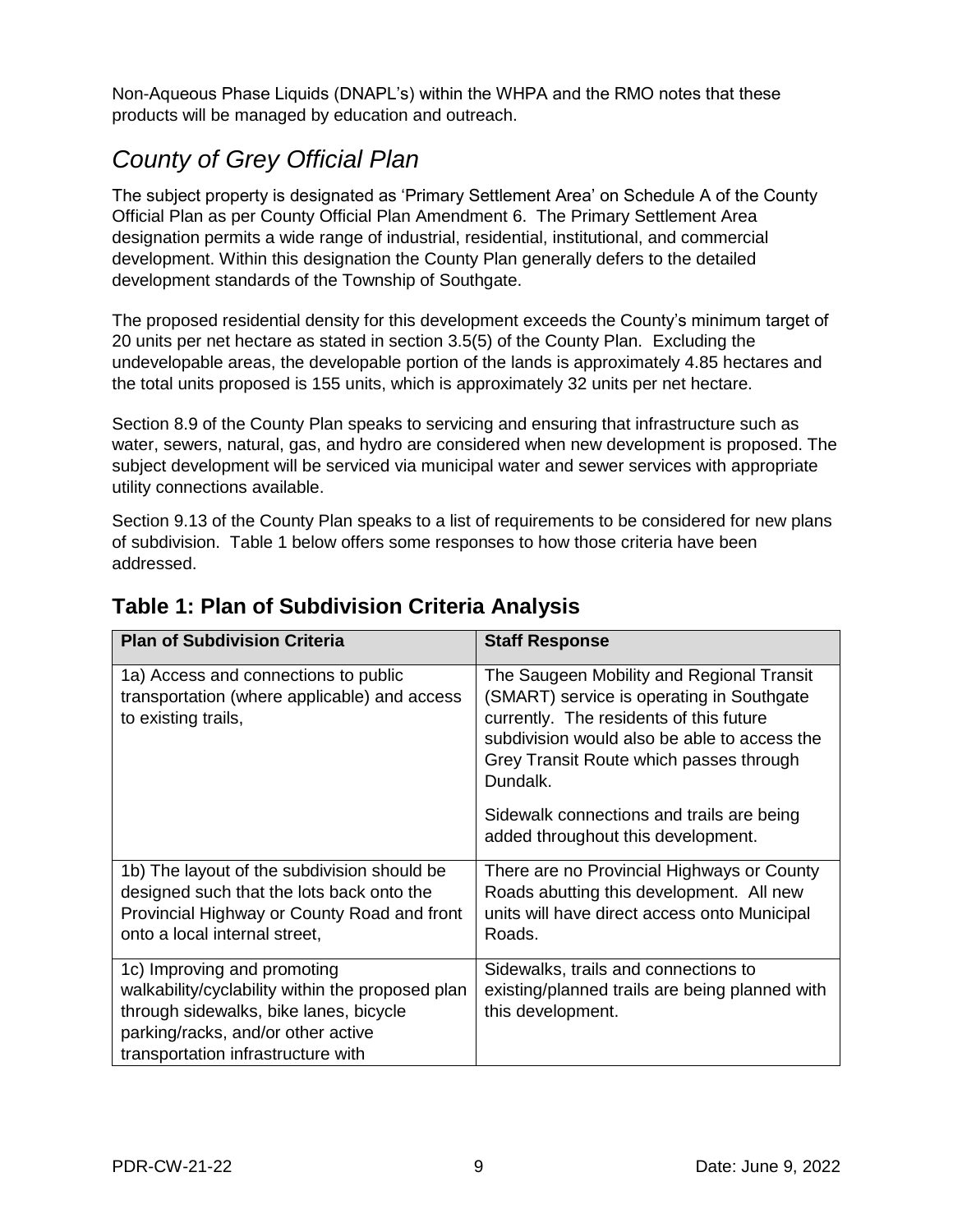| <b>Plan of Subdivision Criteria</b>                                                                                                                                                                                                                                   | <b>Staff Response</b>                                                                                                                                                                                                                                                                      |
|-----------------------------------------------------------------------------------------------------------------------------------------------------------------------------------------------------------------------------------------------------------------------|--------------------------------------------------------------------------------------------------------------------------------------------------------------------------------------------------------------------------------------------------------------------------------------------|
| consideration for existing walking and cycling<br>conditions,                                                                                                                                                                                                         |                                                                                                                                                                                                                                                                                            |
| 1d) Accessibility needs,                                                                                                                                                                                                                                              | Sidewalk and park facilities would need to be<br>designed to meet all required accessibility<br>standards. Homes in this development would<br>be required to meet the Ontario Building<br>Code (OBC), and any future builder or<br>homeowner may choose to exceed the OBC<br>requirements. |
| 1e) The street pattern of the proposed plan<br>and how it fits with the surrounding<br>neighbourhood. Plans which utilize a grid<br>pattern or a modified grid pattern must be<br>considered more favourably than those with<br>curvy street patterns or cul-de-sacs, | Cul-de-sacs are not being used in this<br>development. A modified grid system is<br>proposed.                                                                                                                                                                                              |
| 1f) Energy conservation and efficiency design<br>measures such as LEED (Neighbourhood)<br>and Low Impact Development,                                                                                                                                                 | County staff are not aware of any specific<br>considerations in this regard, beyond the<br>subdivision being proposed at a reasonable<br>density.                                                                                                                                          |
| 1g) Impact on the natural environment, as<br>defined in Section 6 of this Plan.                                                                                                                                                                                       | Discussed earlier in this report.                                                                                                                                                                                                                                                          |
| 1h) Consideration of the design of street<br>lighting to minimize impact on dark skies,                                                                                                                                                                               | Street lighting will need to meet municipal<br>standards.                                                                                                                                                                                                                                  |
| 1i) The provision of usable parkland and<br>green space,                                                                                                                                                                                                              | A park is being provided for recreational<br>purposes along with trails.                                                                                                                                                                                                                   |
| 1j) Public access to waterfront or beach<br>(where applicable),                                                                                                                                                                                                       | Not applicable as there is no waterfront or<br>beach here.                                                                                                                                                                                                                                 |
| 1k) Snow removal and emergency vehicle<br>access,                                                                                                                                                                                                                     | The Municipality will be responsible for snow<br>removal and has not flagged any concerns<br>regarding emergency vehicle access.                                                                                                                                                           |
| 1I) Compatibility with the Ministry of the<br>Environment, Conservation and Parks'<br>(MECP) D-Series Guidelines or its successor<br>document(s),                                                                                                                     | The development will be municipally<br>serviced, and the stormwater management<br>facility will require MECP approval.                                                                                                                                                                     |
| 1m) Accessible, age-friendly design features,<br>and                                                                                                                                                                                                                  | County staff are not aware of any specific<br>age-friendly design considerations being built<br>into the future homes; however, the<br>developer could consider options in that<br>regard.                                                                                                 |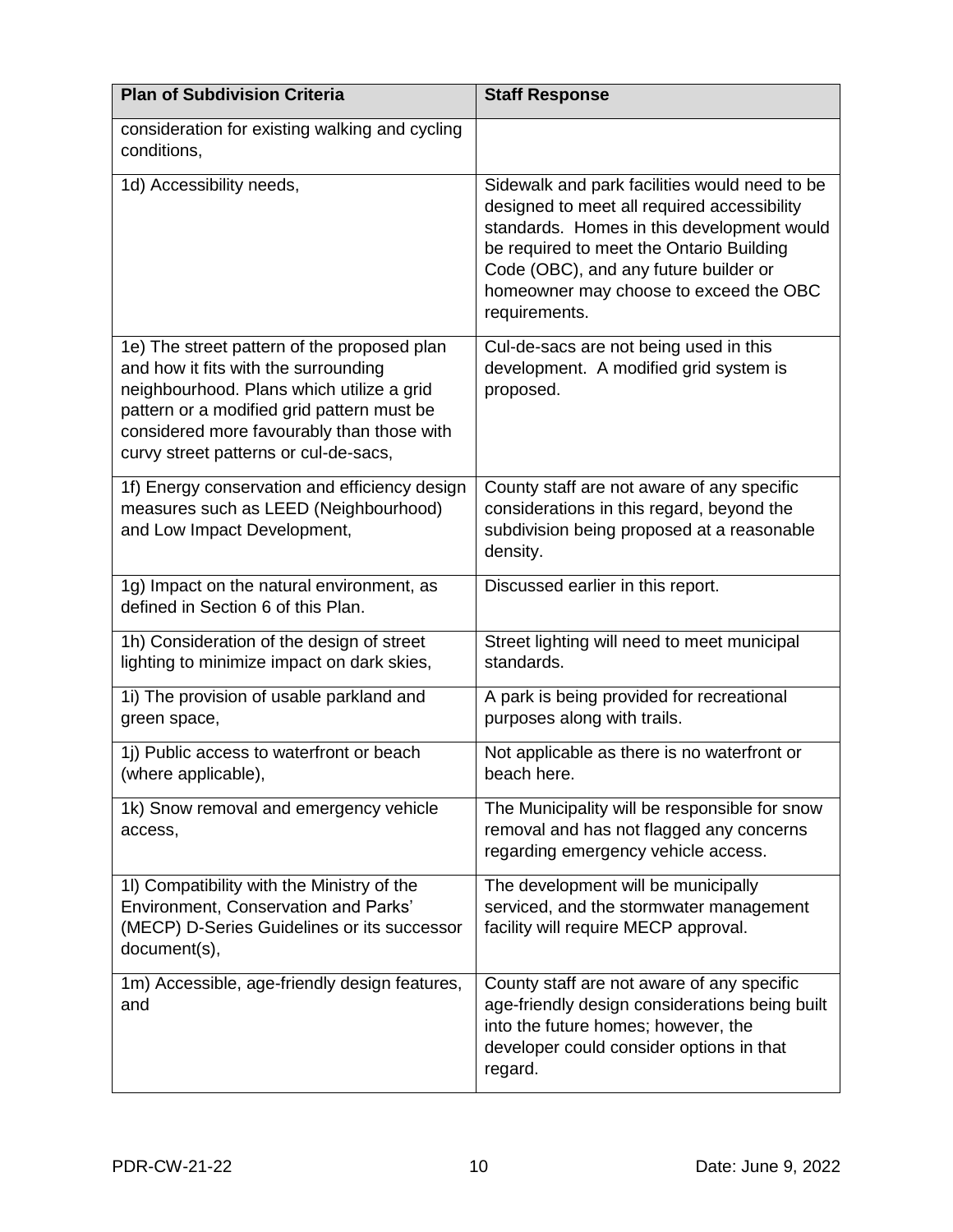| <b>Plan of Subdivision Criteria</b>                                                                                                                                                                           | <b>Staff Response</b>                                                                                                                                                                                                                                                                                       |
|---------------------------------------------------------------------------------------------------------------------------------------------------------------------------------------------------------------|-------------------------------------------------------------------------------------------------------------------------------------------------------------------------------------------------------------------------------------------------------------------------------------------------------------|
| 1n) Healthy environment development<br>provisions outlined in Section 4.3(1)                                                                                                                                  | GBPHU was circulated on this development.<br>In the absence of GBPHU comments, County<br>staff have utilized the Healthy Development<br>Checklist in reviewing this subdivision.                                                                                                                            |
| 2) A range of housing and employment<br>densities.                                                                                                                                                            | There is a range of housing types being<br>provided here, but no employment is<br>proposed in this subdivision.                                                                                                                                                                                             |
| 3) A mix of housing types including homes for<br>the aged and assisted living facilities.                                                                                                                     | While a mix of housing is provided there is no<br>assisted living facilities being proposed at this<br>time.                                                                                                                                                                                                |
| 4) The provision of affordable housing.                                                                                                                                                                       | The final selling prices of the homes has not<br>yet been determined; however, the developer<br>has made no promises of providing<br>affordable housing and there are currently no<br>tools/mechanisms available to the Township<br>or the County to require that a portion of the<br>units are affordable. |
| 5) Consistency with Provincial Policy and<br>Local Official Plan provisions.                                                                                                                                  | See the planning analysis sections of this<br>report. Staff are satisfied that consistency<br>and conformity have been achieved.                                                                                                                                                                            |
| 6) The information requirements listed under<br>Section 9.17 Complete Applications which<br>will be identified through pre-submission<br>consultation with the County or local<br>municipality as applicable. | Pre-submission consultation between the<br>proponent, the Township of Southgate, and<br>the County identified the submission<br>requirements for this development. Copies of<br>all background reports and plans can be<br>found at this link.                                                              |

The proposed plan of subdivision conforms to the County Official Plan with the recommended conditions of draft plan approval.

# *Township of Southgate Official Plan*

The subject lands are designated as 'Neighbourhood Area' in the Township of Southgate Official Plan. The Official Plan policies in the Township Plan mimic those in the County Plan and the PPS. Township of Southgate staff completed a detailed review of the development applications. A copy of this staff report can be found at the following link: [Municipal Planning](https://pub-southgate.escribemeetings.com/filestream.ashx?DocumentId=17389)  **Report** 

Overall, County staff would concur with the Township staff analysis as it relates to conformity to the goals and objectives of the Southgate Official Plan.

With the attached conditions of draft plan approval County staff are satisfied that the proposed subdivision;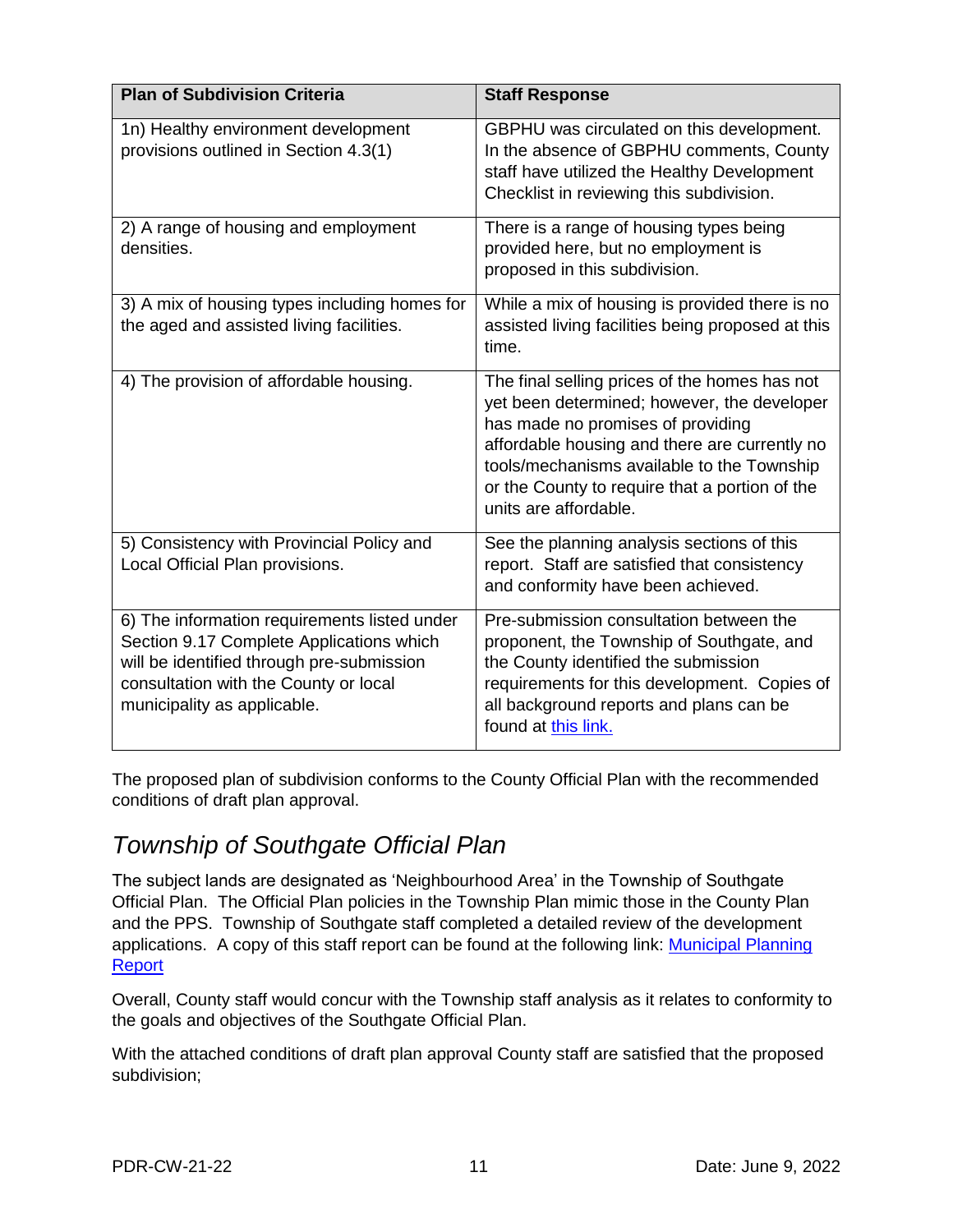- has regard for matters of Provincial interest under the *Planning Act* including the criteria under section 51(24) of the Ac*t*,
- is consistent with the Provincial Policy Statement,
- conforms to the County Official Plan, and
- conforms to the Southgate Official Plan.

# Legal and Legislated Requirements

The application has been processed in accordance with the *Planning Act.*

# Financial and Resource Implications

There are no anticipated financial, staffing or legal considerations associated with the proposed subdivision, beyond those normally encountered in processing a plan of subdivision application.

# Relevant Consultation

☒ Internal: Planning

☒ External: The public, Township of Southgate, Saugeen Valley Conservation Authority, and required agencies under the *Planning Act*.

# Appendices and Attachments

Recommended Conditions of Draft Plan Approval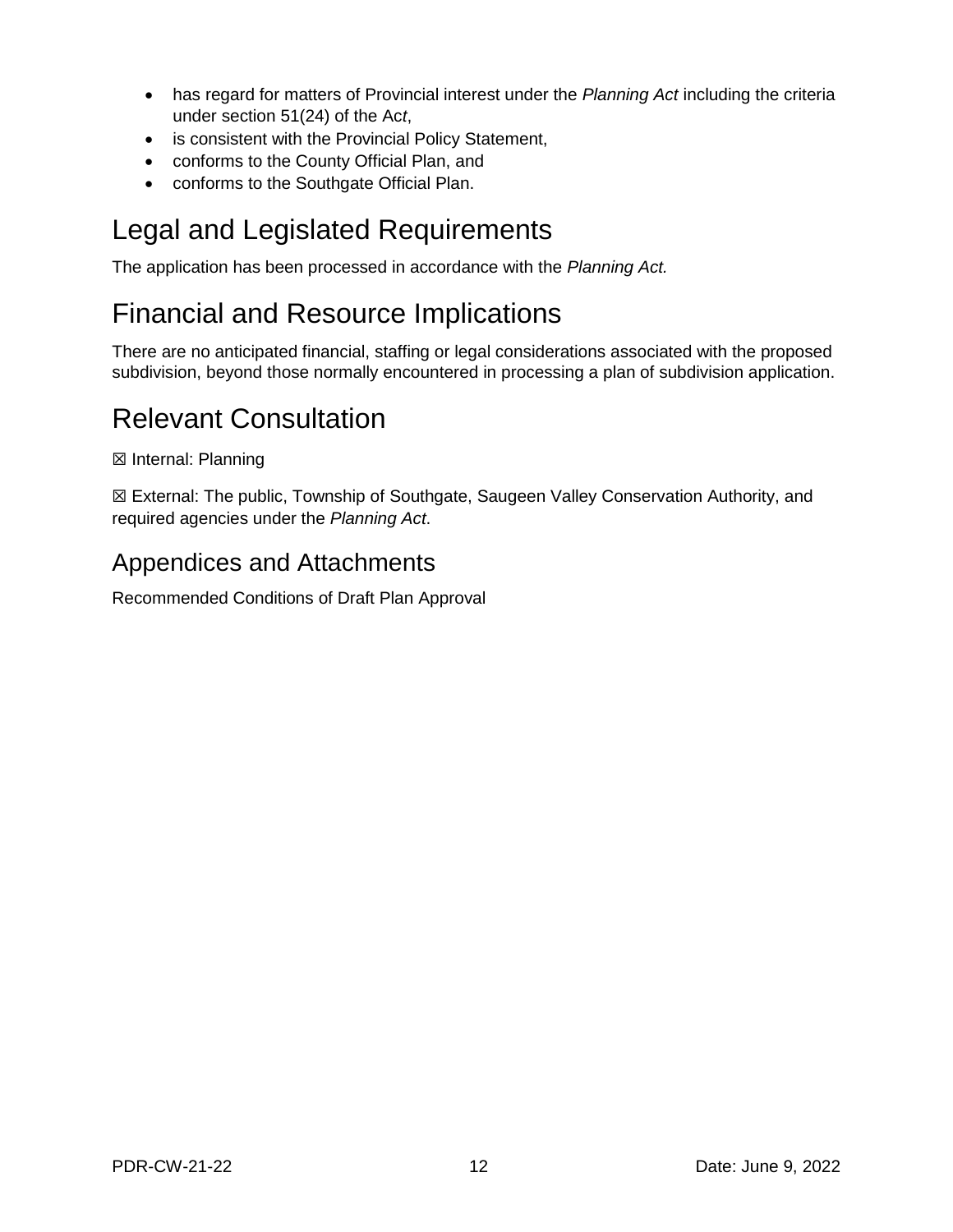# **NOTICE OF DECISION**

**On Application for Approval of Draft Plan of Subdivision**

#### **under Subsection 51(37) of the Planning Act**

Draft Plan Approval is hereby given by the County of Grey for the application regarding the above noted lands. A copy of the Decision is attached.

#### **PUBLIC AND AGENCY COMMENTS RECEIVED ON THE FILE**

All written and oral submissions received on the application were considered; the effect of which helped to make an informed recommendation and decision.

#### **WHEN AND HOW TO FILE A NOTICE OF APPEAL**

Notice to appeal the decision to the Ontario Land Tribunal must be filed with the County of Grey no later than 20 days from the date of this notice, as shown above.

The notice of appeal should be sent to the attention of the Director of Planning and Development of the County, at the address shown below and it must,

- (1) set out the reasons for the appeal,
- (2) be accompanied by the fee required by the Tribunal as prescribed under the Ontario Land Tribunal Act, and
- (3) Include the completed appeal forms from the Tribunal's website.

#### **WHO CAN FILE A NOTICE OF APPEAL**

Only individuals, corporations or public bodies may appeal decisions in respect of a proposed plan of subdivision to the Ontario Land Tribunal. A notice of appeal may not be filed by an unincorporated association or group. However, a notice of appeal may be filed in the name of an individual who is a member of the association or group on its behalf.

No person**\*** or public body shall be added as a party to the hearing of the appeal of the decision of the approval authority, including the lapsing provisions of the conditions, unless the person or public body, before the decision of the approval authority, made oral submissions at a public meeting or written submissions to the council, or made a written request to be notified of changes to the conditions or, in the Ontario Land Tribunal's opinion, there are reasonable grounds to add the person or public body as a party.

**\***Notwithstanding the above, only a 'person' listed in subsection 51(48.3) of the Planning Act may appeal the decision of the County of Grey to the Ontario Land Tribunal (OLT) as it relates to the proposed plan of subdivision. Below is the prescribed list of 'persons' eligible to appeal a decision of the County of Grey related to the proposed plan of subdivision as per subsection 51(48.3) of the Planning Act. These are recent changes that have been made to the Planning Act by the province. A link to the revised Planning Act can be found here [https://www.ontario.ca/laws/statute/90p13.](https://www.ontario.ca/laws/statute/90p13) For more information about these recent changes, please visit the OLT website or contact OLT - <https://olt.gov.on.ca/about-olt/> The prescribed list of 'persons' eligible to appeal a decision of the County on the proposed plan of subdivision as per subsection 51(48.3) of the Planning Act is as follows:

- 1. A corporation operating an electric utility in the local municipality or planning area to which the plan of subdivision would apply.
- 2. Ontario Power Generation Inc.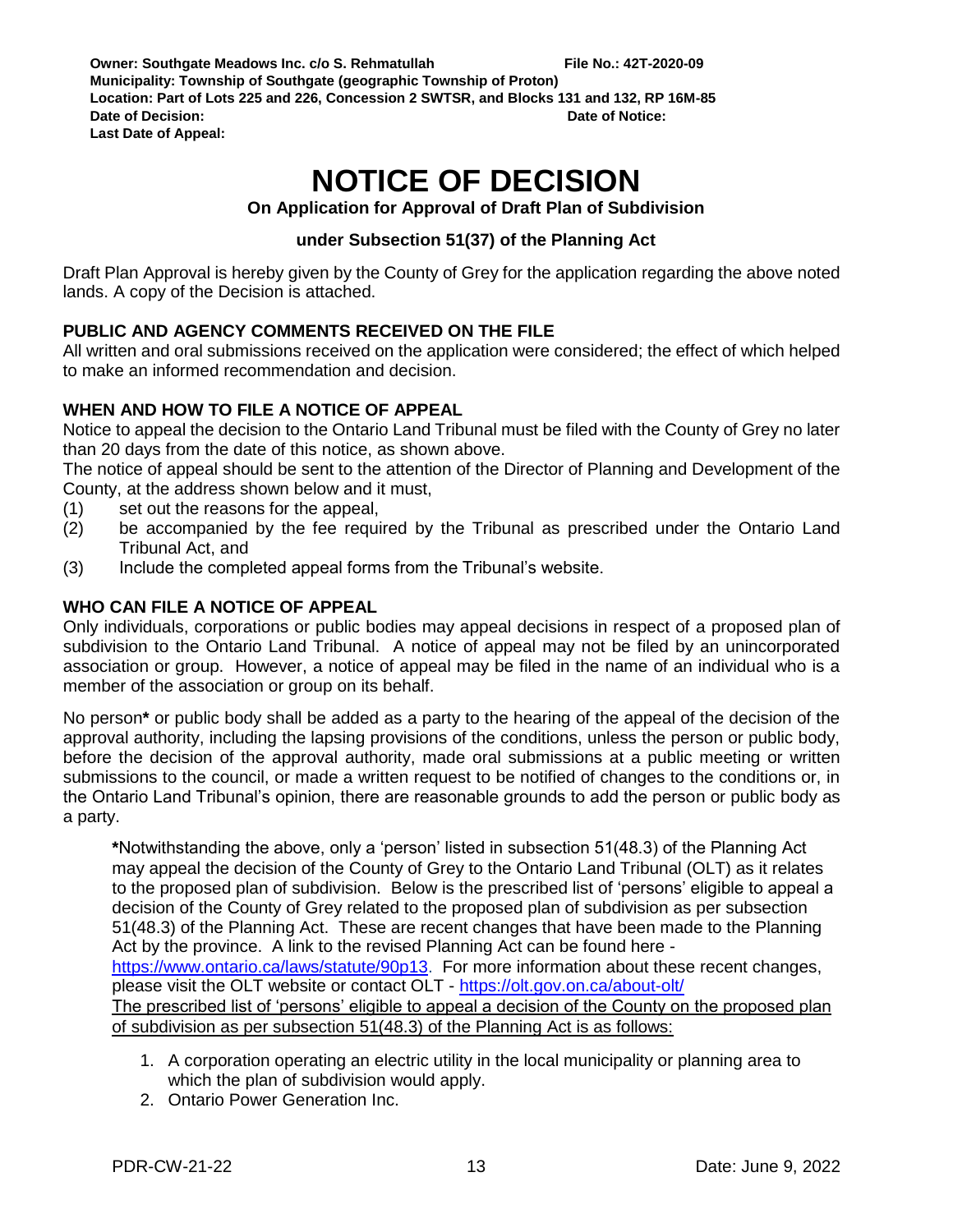- 3. Hydro One Inc.
- 4. A company operating a natural gas utility in the local municipality or planning area to which the plan of subdivision would apply.
- 5. A company operating an oil or natural gas pipeline in the local municipality or planning area to which the plan of subdivision would apply.
- 6. A person required to prepare a risk and safety management plan in respect of an operation under Ontario Regulation 211/01 (Propane Storage and Handling) made under the Technical Standards and Safety Act, 2000, if any part of the distance established as the hazard distance applicable to the operation and referenced in the risk and safety management plan is within the area to which the plan of subdivision would apply.
- 7. A company operating a railway line any part of which is located within 300 metres of any part of the area to which the plan of subdivision would apply.
- 8. A company operating as a telecommunication infrastructure provider in the area to which the plan of subdivision would apply.

#### **RIGHT OF APPLICANT OR PUBLIC BODY TO APPEAL CONDITIONS**

The following may, at any time before the approval of the final plan of subdivision, appeal any of the conditions imposed by the approval authority to the Tribunal by filing a notice of appeal with the approval authority: the applicant; any public body that, before the approval authority made its decision, made oral submissions at a public meeting or written submissions to the approval authority; the Minister; or the municipality in which the subject land is located.

#### **HOW TO RECEIVE NOTICE OF CHANGED CONDITIONS**

The conditions of an approval of draft plan of subdivision may be changed at any time before the final approval is given.

You will be entitled to receive notice of any changes to the conditions of the approval of draft plan of subdivision if you have made a written request to be notified of changes to the conditions.

#### **RELATED APPLICATIONS**

County Official Plan Amendment No. 6 Southgate Official Plan Amendment No. 31 Township of Southgate Zoning By-law Amendment – C21-20

#### **GETTING ADDITIONAL INFORMATION**

Additional information about the application is available for public inspection during regular office hours in the Planning & Development Office at the address noted below. Please contact the Planning Office at 519-376-2205 or 1-800-567-GREY to schedule an appointment to review the information.

**ADDRESS FOR NOTICE OF APPEAL County of Grey 595-9th Avenue East OWEN SOUND, Ontario N4K 3E3 Attention: Mr. Scott Taylor MCIP RPP Director of Planning and Development**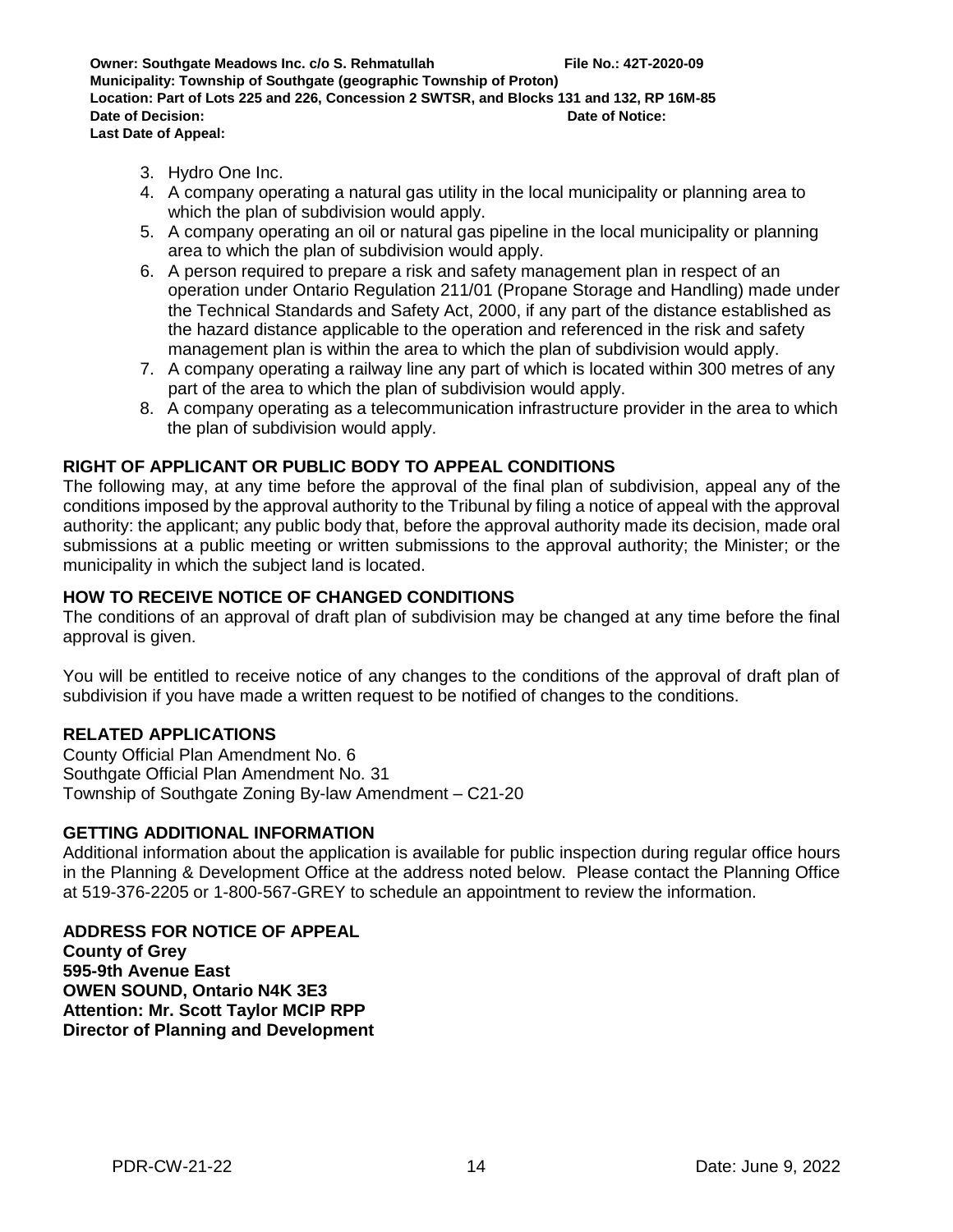Plan of Subdivision File No. 42T-2020-09 has been granted draft approval. The County's conditions of final approval for registration of this draft plan of subdivision are as follows:

- 1. That the final plan shall conform to the Draft Plan of Subdivision File No. 15184H prepared by MHBC Planning and surveyed by Schaeffer Dzaldov Bennett Ltd. dated March 25, 2022
	- a. 93 single detached lots (Lots 1 to 93)
	- b. 62 townhouse units located within Blocks 94 to 103
	- c. Park block (Block 104)
	- d. Walkway/trail blocks (Blocks 105 to 107)
	- e. Open space block (Block 108)
	- f. Stormwater Management block (Block 109)
	- g. Future right of way blocks (Blocks 110 and 111)

The legal description of the subject lands is Part of Lots 225 and 226, Concession 2, Southwest of the Toronto and Sydenham Road and Blocks 131 and 132, Registered Plan 16M-85, geographic Township of Proton, Township of Southgate, County of Grey.

- 2. That a subdivision agreement be entered into to the satisfaction of the Township of Southgate and registered on title.
- 3. That Blocks 104 to 109 (Park, Walkway/Trail, Open Space, Stormwater Management), and Blocks 110 & 111 (Future Right of Way blocks) be deeded to the Township of Southgate.
- 4. That the road allowances included in this draft plan shall be shown and dedicated as public highways to the Township of Southgate.
- 5. That the streets shall be named, subject to final approval of Township Council, and provided that such new street names are not duplicates of street names or phonetic sounding street names elsewhere in the County of Grey.
- 6. That any dead ends, daylighting triangles at street intersections and open sides of road allowances created by this draft plan shall be terminated in 0.3m reserves to be conveyed to, and held in trust, by the Township of Southgate.
- 7. That the Owner agrees to satisfy the requirements of the Township of Southgate in reference to parkland dedication in a manner satisfactory to the Township of Southgate and pursuant to the provisions of the Planning Act. R.S.O. 1990 as amended.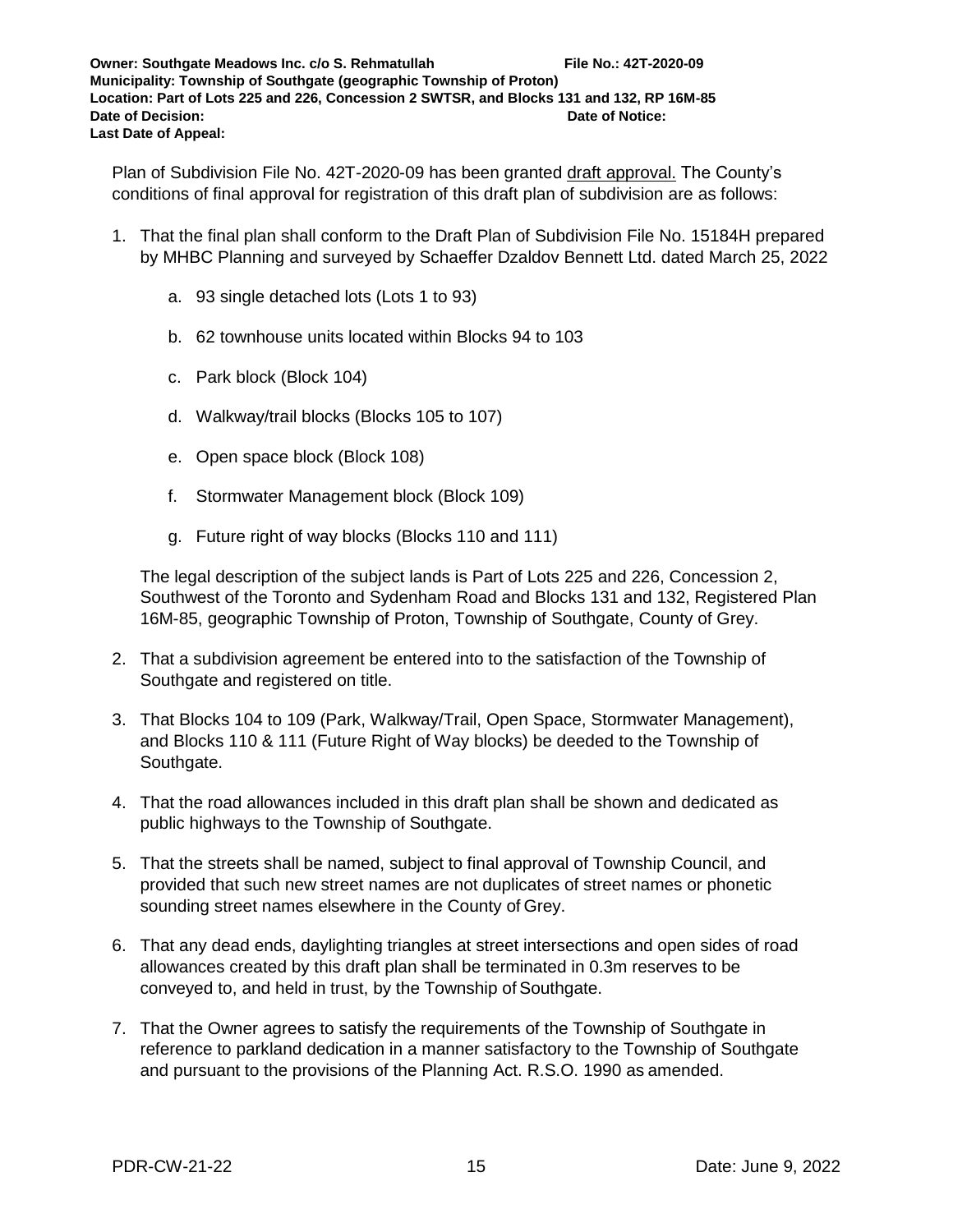- 8. That the proposed subdivision is zoned appropriately. This zoning shall have a holding provision for all the lands requiring access to municipal services. The holding provision may be removed in phases, upon entering into a subdivision agreement and when adequate municipal water and sewer capacity are available and allocated by by-law.
- 9. That the owner agrees in writing to satisfy all the requirements, financial and otherwise, of the Township of Southgate and without limiting the generality of the foregoing, the provision of roads, installation of services, installation of sidewalks and trails and drainage.
- 10. The Owner shall develop a phasing plan to the satisfaction of the Township. The phasing plan shall address matters including but not limited to the allocation of servicing, any necessary temporary works such as turning circles, sidewalk and trail connections, or temporary easements. The phasing plan shall also identify any lots which may be temporarily constrained by development as a result of the phasing. The subdivision agreement between the Owner and the Township shall contain provisions satisfactory to the Township to address phasing arrangements acceptable to the Township, including that servicing shall only be allocated to phases which are being registered and for which securities are provided.
- 11. That such conveyances and easements as may be required by an appropriate authority for municipal servicing, utility or drainage purposes shall be granted to the appropriate authority.
- 12. The Owner and the Township shall acknowledge in the Subdivision Agreement that sewage and water allocation is not available to service the entire subdivision. The Township is undertaking the necessary approvals to provide the required servicing. Final approval shall only be given to each phase of the development where sanitary and water services are available and constructed to the subdivision or financially secured.
- 13. That prior to the final approval and registration of the phases of the plan, the Township of Southgate allocate by by-law water supply capacity and sewage treatment plant capacity.
- 14. That the developer prepares and submits a Native Tree planting and landscaping plan for approval by the Township. The plan will specifically provide for additional tree planting in the park and open space areas as well as the provision of trees for individual lots. The plan will also include details regarding the 10 metre wetlands buffer as well as landscaping associated with the Stormwater Management Pond. A treed buffer is to be planted on the backs of Lots 34 to 58, and 91 to 93 adjacent to the CP Rail Trail. These plans will form part of the approved plans in the subdivision agreement and will be to the satisfaction of the Saugeen Valley Conservation Authority and the Township.
- 15. That prior to any grading or construction on the site and prior to registration of the plan, the owners or their agents submit the following plans and reports to the satisfaction of the Saugeen Valley Conservation Authority (SVCA) and the Township.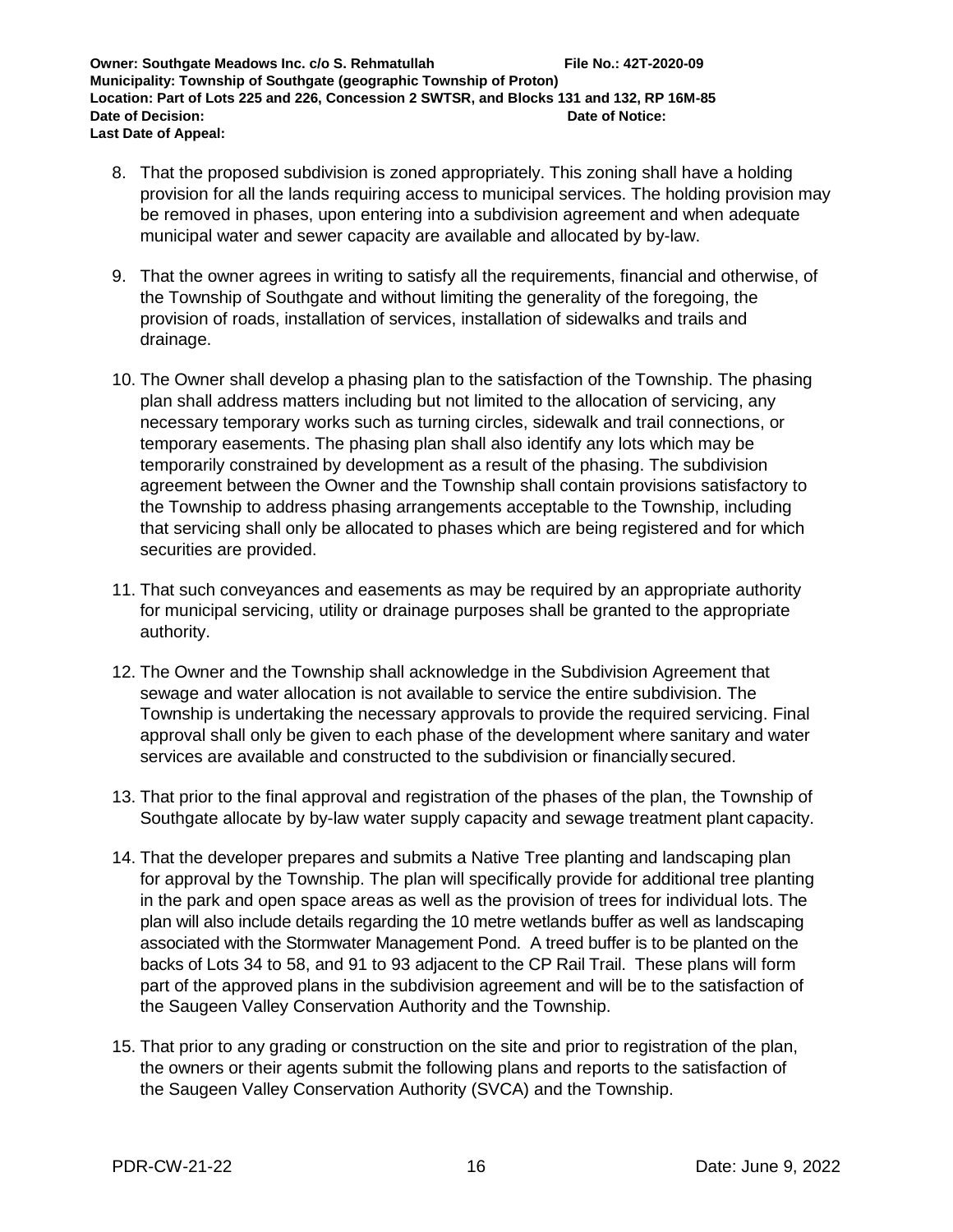- a) A final Stormwater Management Report in accordance with the 2003 Ministry of Environment Report entitled "Stormwater Management Practices Planning and Design Manual" and in keeping with the Functional Servicing and Stormwater Management Report (September 2020 and the updated December 2021 Report, C.F. Crozier and Associates as well as the addendum letter dated March 14, 2022).
- b) Completion of a feature-based water balance demonstrating no net loss of surface and groundwater to the receiving wetland feature, evaluation of downstream stormwater receivers, and mitigation of any negative impacts completed to the satisfaction of the SVCA and Township and its Engineers.
- c) Detailed lot grading and drainage plans showing existing and proposed grades.
- d) An Erosion and Siltation Control Plan in accordance with the Saugeen Valley Conservation Authority's Guidelines for sediment and erosion control, indicating the means whereby erosion will be minimized, and silt maintained on-site throughout all phases of grading and construction.
- e) The submission and approval of the necessary permit(s) from the SVCA and/or GRCA prior to any grading within the regulated area.
- f) That the above matters be incorporated into the subdivision agreement between the Owner and the Township and contain provisions with wording acceptable to the SVCA and the Township.
- 16. That the Owner as part of the subdivision agreement, shall agree in writing acceptable to the Township of Southgate
	- a) To undertake all works according to the plans and reports approved under Condition No. 14 and 15 above.
	- b) To maintain all stormwater management and erosion and sedimentation control structures in good repair and operating order throughout all phases of construction until Final Acceptance of services has been granted by the Township of Southgate. The Owner is responsible to satisfy all requirements of the Environmental Compliance Approval until Final Acceptance has been granted.
	- c) To investigate any well interference complaints received by the Developer, Developers Agents, Ministry of the Environment, Conservation and Parks (MECP) or the Township, from the start of construction until final acceptance of the first phase of the subdivision. The results of each investigation shall be submitted for review to the Township and the MECP within 60 days of the complaint being received. The owner shall be required to pay for any well interference assessment, completed to the satisfaction of the Township. If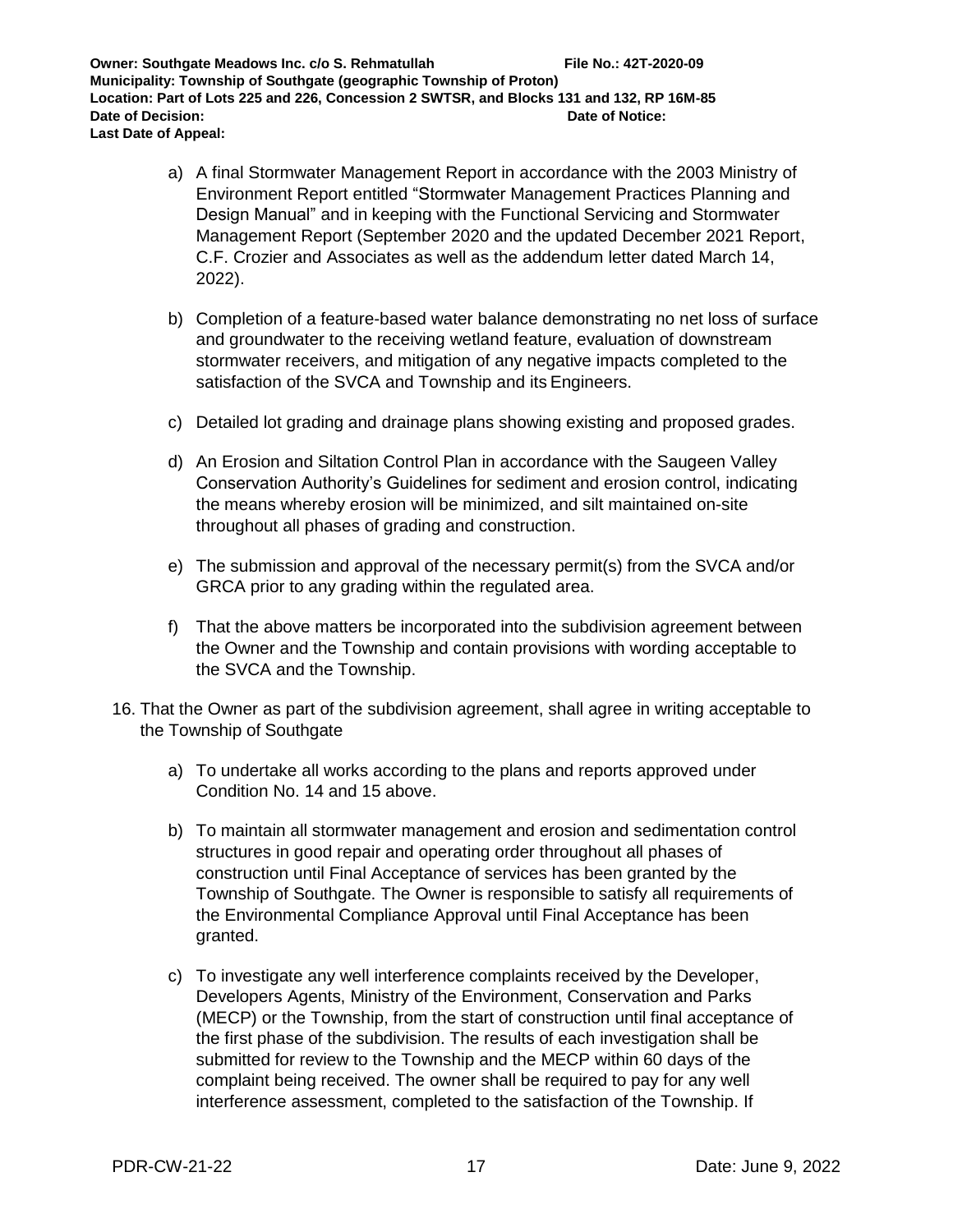determined to be a valid complaint, acceptable well interference mitigation to a complaint may include well deepening and or pump lowering. The owner agrees to reimburse the cost of any mitigation.

- d) To erect a subdivision sign on the property containing the following information:
	- i. Identifying all proposed uses within the draft approved plan of subdivision and adjacent uses.
	- ii. Identifying off street parking restriction to be imposed by the Township upon Final Acceptance of the subdivision.
	- iii. Illustrating the location of proposed sidewalks, public walkways, trails, parks, fences and community mailbox locations. With respect to fences, a fence shall be installed at the backs of Lots 34 to 58, and 91 to 93 adjacent to the CP Rail Trail.
- 17. That the subdivision Agreement between the Owner and the Township shall contain provisions whereby the Owner shall make satisfactory arrangements with the appropriate providers for the provision of permanent and /or temporary hydro, telephone, natural gas, internet and cable television services to this plan.
- 18. That the subdivision agreement between the Owner and the Township of Southgate contain wording to the effect that all agreements of purchase and sale shall ensure that all persons who make first purchases of land within the plan of subdivision after final approval of the subdivision plan, are informed when land is transferred, of all the development charges related to this development, including the County's Development Charges.
- 19. That the developer shall include in the subdivision agreement and insert in all agreements of purchase and sale or lease for each lot/dwelling in the subdivision "servicing capacity currently does not exist for the entire development. This could lead to a delay in the timing of final approval and the construction of any given dwelling within the subdivision". This clause is no longer required when sufficient servicing capacity exists for the entire development.
- 20. That the subdivision agreement between the Owner and the Township of Southgate address servicing financing in order to ensure the construction and financing of all external services which are necessary to provide appropriate levels of service to this plan of subdivision. Details of these external services are to be confirmed as part of detailed design.
- 21. That the Owner pays the cost of supplying and erecting street name and traffic control signs in the subdivision to the satisfaction of the Township.
- 22. That any domestic wells and boreholes drilled for hydrogeological or geotechnical investigations within the limits of the draft plan of subdivision be properly abandoned by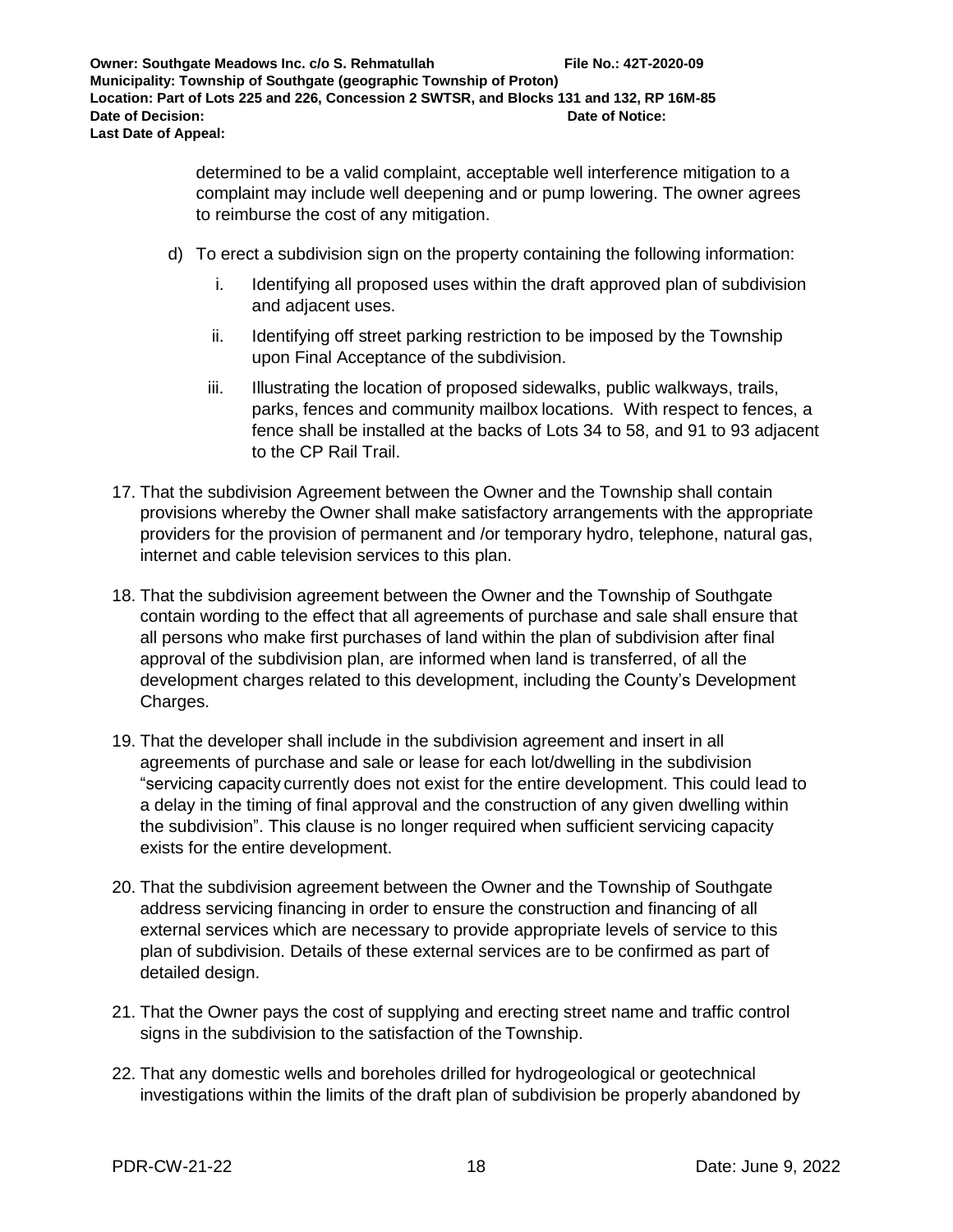the Owner, when no longer required, in accordance with the Ministry of Environment, Conservation and Parks Regulations and Guidelines to the satisfaction of the Township.

- 23. That the subdivision agreement includes provisions that requires the developer to submit a report prepared by a Professional Engineer to the satisfaction of the Chief Building Official certifying all structural fill placed below proposed building locations. This report shall include the following information: lot number, depth of fill, top elevation of fill and the area approved for building construction from the street line.
- 24. All imported fill is to meet Ministry of Environment, Conservation and Parks Table 2 criteria for development lands.
- 25. That the developer shall submit a report prepared by a professional engineer to the satisfaction of the chief building official providing an opinion on the presence of soil gases (radon and methane) in the plan of subdivision in accordance with applicable provisions contained in the Ontario Building Code.
- 26. That the developer shall include in the subdivision agreement and insert in all agreements of purchase and sale or lease for each dwelling in the subdivision "The lands to the North of the subdivision are being utilized for normal agricultural operations that may result in noise, dust, odour and other potential nuisances associated with livestock or agricultural uses. These normal agricultural practices may occasionally affect the living environment of residents in close proximity to agricultural operations." The agreements of purchase and sale or lease for Lots 34 to 58, and 91 to 93 shall include a clause to indicate that "ATV's and snowmobiles use the CP Rail Trail located adjacent to the lot and these uses generate noise."
- 27. The Owner shall make satisfactory arrangements with Canada Post and the Township, for the installation of Canada Post Community Mailboxes and shall indicate these locations on the appropriate servicing plans. The applicant shall further provide the following for the Community Mailboxes:
	- a) An appropriately sized sidewalk section (concrete pad), per Canada Post standards, to place the mailbox on, plus any required vehicle lay-bys, walkway access and/or curb depressions for wheelchair access.
	- b) A suitable temporary Community Mailbox location which may be utilized by Canada Post until the curbs, sidewalks and final grading have been completed at the permanent Community Mailbox Site locations toenable Canada Post to provide mail service to new residences as soon as homes are occupied.
- 28. That the Owner shall agree in the Subdivision Agreement that the Recommendations and Mitigation measures identified in the Environmental Impact Statement Update (EIS), dated September 2020 and updated in December 2021 (including the EIS Addendum Letter dated March 30, 2022) prepared by SLR Global Environmental Solutions to be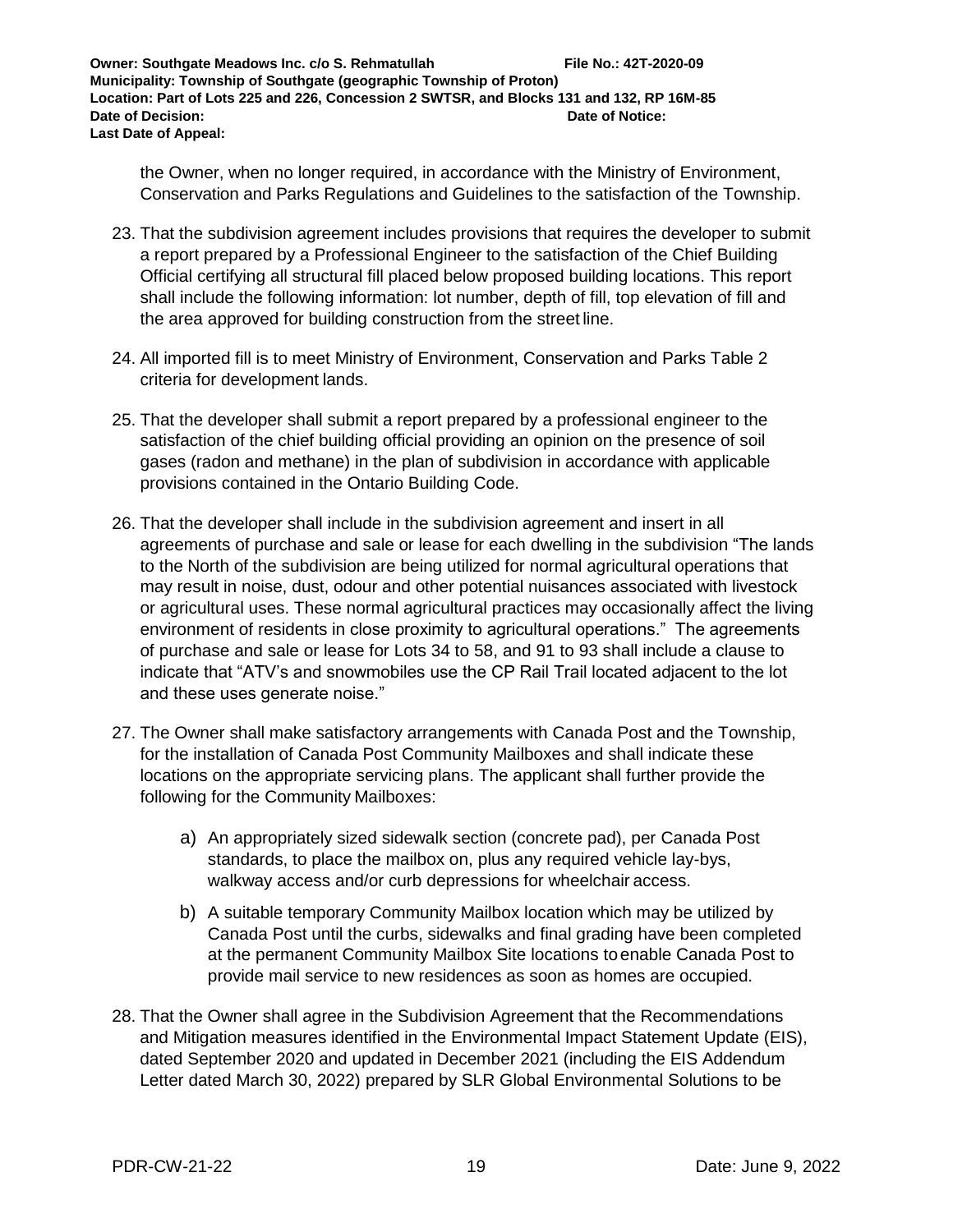implemented to the satisfaction of the Township and the Saugeen Valley Conservation Authority.

- 29. The Owner shall agree in the Subdivision Agreement to the following:
	- a. Should previously unknown or unassessed deeply buried archaeological resources be uncovered during development, such resources may be a new archaeological site and therefore subject to Section 48 (1) of the Ontario Heritage Act. The proponent or person discovering the archaeological resources must cease alteration of the site immediately and engage a licensed archaeologist to carry out archaeological fieldwork, in compliance with sec. 48 (1) of the Ontario Heritage Act;
	- b. That anyone working on the subject lands who uncovers a burial site containing human remains shall cease fieldwork or construction activities and immediately report the discovery to the police or coroner in accordance with the Funeral, Burial and Cremation Services Act.
- 30. That the owner(s) agree in the Subdivision Agreement to include in all Offers of Purchase and Sale a statement advising prospective purchasers that accommodation within a public school operated by Bluewater District School Board in the community is not guaranteed and students may be accommodated in temporary facilities; including but not limited to accommodation in a portable classroom, a "holding school", or in an alternate school within or outside of the community.
- 31. That the owner(s) shall agree in the Subdivision Agreement to include in all Offers of Purchase and Sale a statement advising prospective purchasers that student busing is at discretion of the Student Transportation Service Consortium of Grey-Bruce.
- 32. That the owners(s) agree in the Subdivision Agreement to include in all Offers of Purchase and Sale a statement advising prospective purchasers that if school buses are required within the Subdivision in accordance with Board Transportation policies, as may be amended from time to time, school bus pick up points will generally be located on the through street at a location as determined by the Student Transportation Service Consortium of Grey Bruce.
- 33. Prior to the signing of the final plan by the County of Grey, the applicant is to provide to the County written correspondence from the Saugeen Valley Conservation Authority how draft plan conditions 14, 15 and 28 have been addressed to SVCA's satisfaction.
- 34. Prior to the signing of the final plan by the County of Grey, the County is to be advised by the applicant in writing from Canada Post how draft plan condition 27 has been addressed to the Canada Post's satisfaction.
- 35. Prior to the signing of the final plan by the County of Grey, the applicant is to provide to the County written correspondence from the Township of Southgate indicating that all the draft plan conditions have been carried out to the Township's satisfaction.
- 36. If final approval is not given to this plan within three (3) years of the draft approval date, and no extensions have been granted, draft approval shall lapse under Subsection 51(32) of the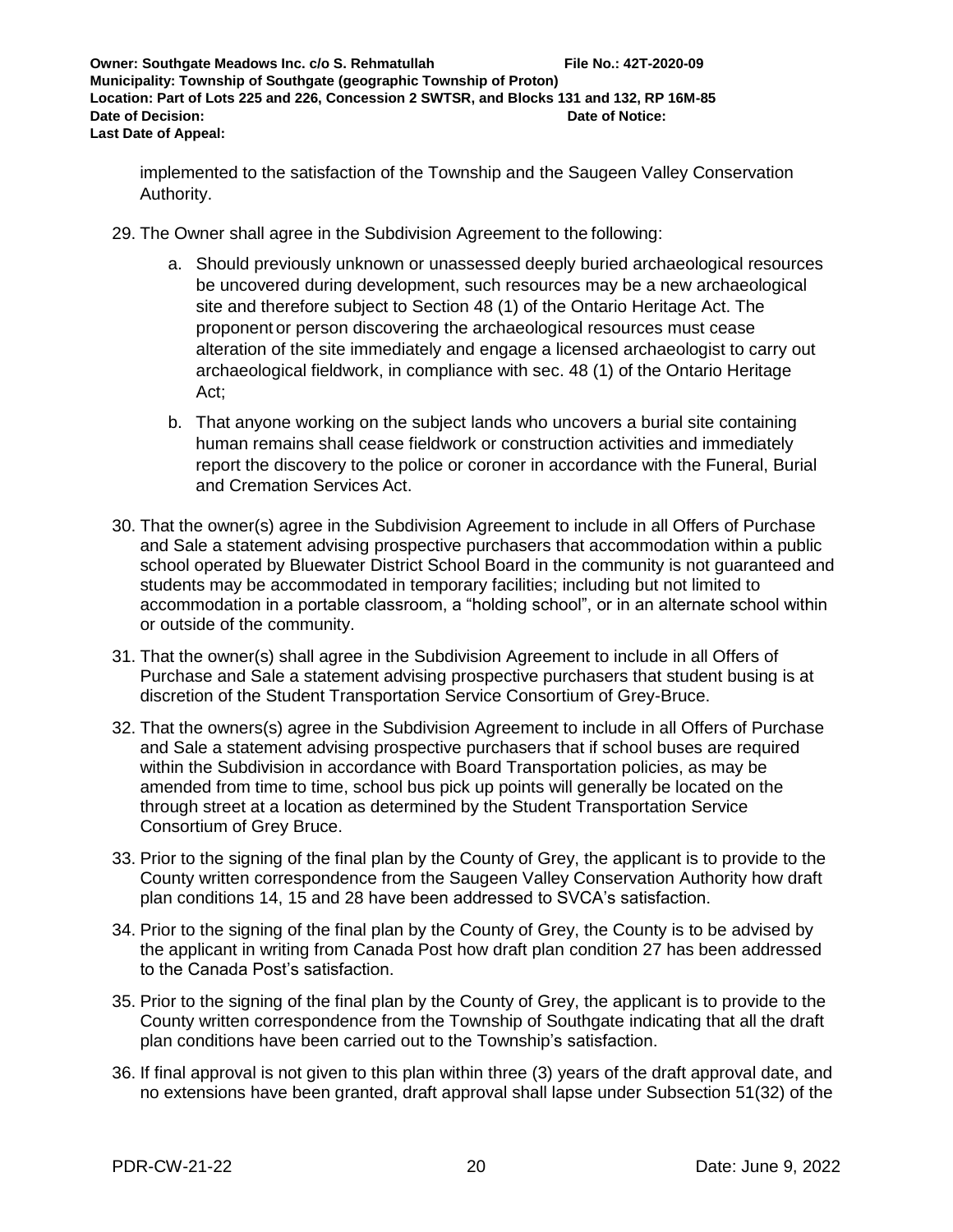*Planning Act, RSO 1990, as amended*. If the owner wishes to request an extension to draft approval, a written explanation along with the applicable application fee and a resolution from the Township must be received.

37. That the Owner shall provide the Township of Southgate and County of Grey with digital copies of the Final Plan in a format acceptable to the Township and the County.

#### **NOTES TO DRAFT APPROVAL**

- 1. It is the applicant's responsibility to fulfil the conditions of draft approval and to ensure that the required clearance letters are forwarded by the appropriate agencies to the County of Grey, quoting the County file number 42T-2020-09.
- 2. An electrical distribution line operating at below 50,000 volts might be located within the area affected by this development or abutting this development. Section 186 - Proximity - of the Regulations for Construction Projects in the Occupational Health and Safety Act, requires that no object be brought closer than 3 metres (10 feet) to the energized conductor. It is proponent's responsibility to be aware, and to make all personnel on site aware, that all equipment and personnel must come no closer than the distance specified in the Act. They should also be aware that the electrical conductors can raise and lower without warning, depending on the electrical demand placed on the line. Warning signs should be posted on the wood poles supporting the conductors stating"**DANGER - Overhead Electrical Wires"** in all locations where personnel and construction vehicles might come in close proximity to the conductors.
- 3. Clearances or consultations are required from the following agencies, as well as the appropriate agency or authority providing utilities or services:

Township of Southgate 185667 Grey Road 9 Dundalk, ON, N0C 1B0

Saugeen Valley Conservation Authority 1078 Bruce Road 12, Box 150 Formosa, ON, N0G 1W0

Canada Post Corporation 300 Wellington Street London, ON, N6B 3P2

- 4. We suggest you make yourself aware of the following subsections of theLand Titles Act:
	- a) subsection 144(1) requires all new plans to be registered in a Land Titles system if the land is situated in a land titles division; and
	- b) subsection 144(2) allows certain exceptions.